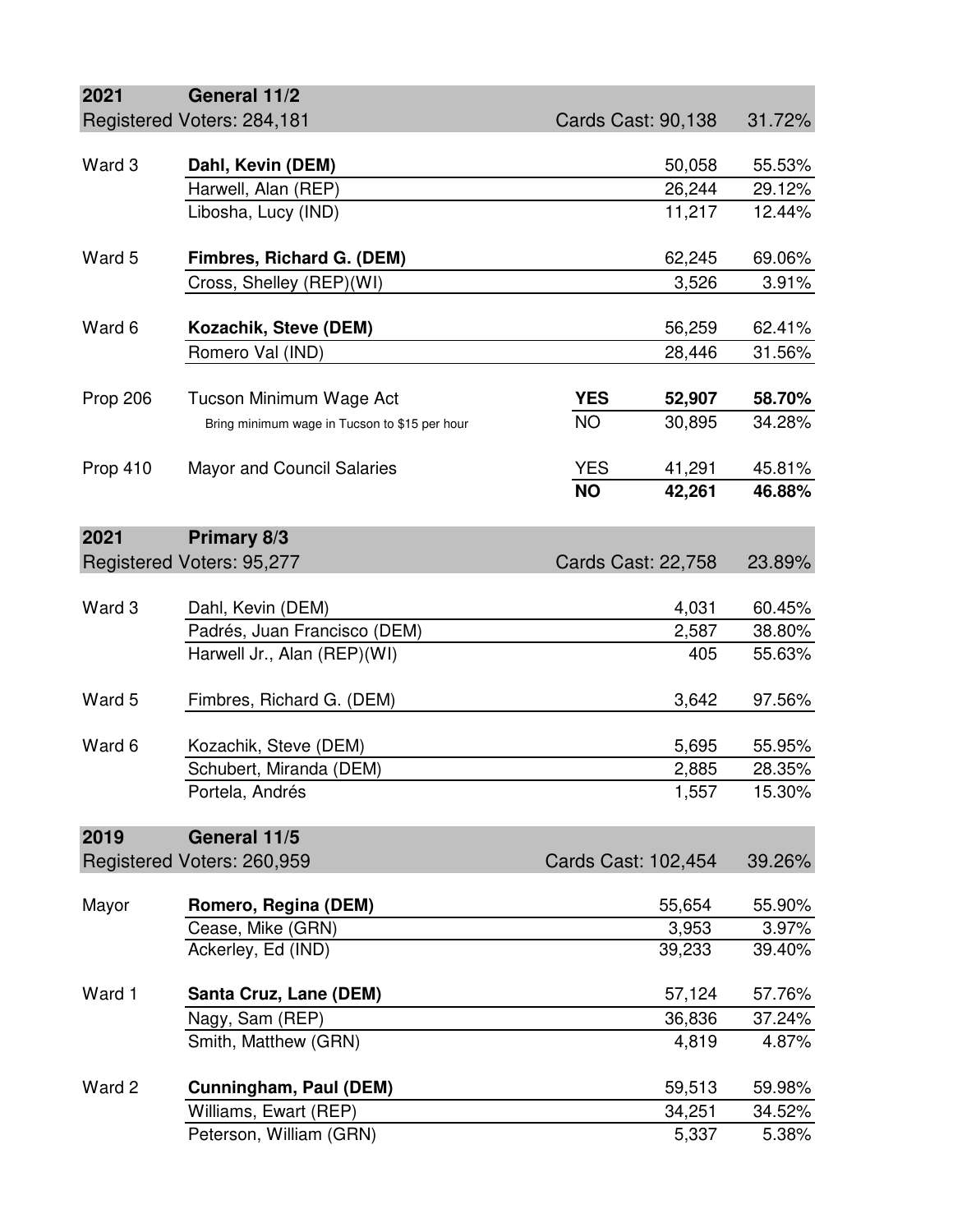| Ward 4   | Lee, Nikki (DEM)                                             |            | 57,013                    | 57.50% |
|----------|--------------------------------------------------------------|------------|---------------------------|--------|
|          | Hicks, Michael (REP)                                         |            | 37,254                    | 37.57% |
|          | Bissell, Cara (GRN)(WI)                                      |            | 4,790                     | 4.83%  |
| Prop 205 | <b>Tucson Families Free and Together</b>                     | <b>YES</b> | 29,285                    | 30.22% |
|          | Sanctuary policies. TPD activity regarding immigration.      | <b>NO</b>  | 67,631                    | 69.78% |
| Prop 409 | <b>Mayor and Council Salaries</b>                            | <b>YES</b> | 39,563                    | 41.22% |
|          |                                                              | <b>NO</b>  | 56,425                    | 58.78% |
| 2019     | Primary 8/27                                                 |            |                           |        |
|          | Registered Voters: 258,245                                   |            | Cards Cast: 62,590        | 24.24% |
| Mayor    | Dorman, Randi (DEM)                                          |            | 6,109                     | 12.46% |
|          | Farley, Steve (DEM)                                          |            | 18,175                    | 37.08% |
|          | Romero, Regina (DEM)                                         |            | 24,592                    | 50.17% |
|          | Cease, Mike (GRN)(WI)                                        |            | 91                        | 59.48% |
| Ward 1   | Elias, Rob (DEM)                                             |            | 1,765                     | 20.62% |
|          | Hamed, Sami Yrigolla (DEM)                                   |            | 1,292                     | 15.10% |
|          | Ortega, Miguel (DEM)                                         |            | 1,744                     | 20.38% |
|          | Santa Cruz, Lane (DEM)                                       |            | 3,745                     | 43.76% |
|          | Nagy, Sam (REP)(WI)                                          |            | 234                       | 46.33% |
|          | Smith, Matthew (GRN)(WI)                                     |            | 6                         | 33.33% |
| Ward 2   | Cunningham, Paul (DEM)                                       |            | 8,251                     | 98.73% |
|          | Williams, Ewart (REP)                                        |            | 5,001                     | 97.75% |
|          | Peterson, William (GRN)(WI)                                  |            | 25                        | 80.65% |
| Ward 4   | Lee, Nikki (DEM)                                             |            | 5,240                     | 98.89% |
|          | Hicks, Michael (REP)                                         |            | 4,122                     | 98.07% |
|          | Bissell, Cara (GRN)(WI)                                      |            | 11                        | 91.67% |
| 2018     | Special 11/6                                                 |            |                           |        |
|          | Registered Voters: 254,532                                   |            | Cards Cast: 71,935        | 28.26% |
| Prop 407 | Bonds Parks and Recreation Improvements                      | <b>YES</b> | 44,192                    | 61.48% |
|          | \$225 million for capital improvements over 9 years          | <b>NO</b>  | 27,694                    | 38.52% |
|          |                                                              |            |                           |        |
| Prop 408 | <b>City Election Dates</b>                                   | <b>YES</b> | 28,435                    | 34.56% |
|          | Move City elections to even numbered years, extend M/C terms | <b>NO</b>  | 53,845                    | 65.44% |
| 2017     | <b>General 11/7</b>                                          |            |                           |        |
|          | Registered Voters: 241,495                                   |            | <b>Cards Cast: 85,468</b> | 35.39% |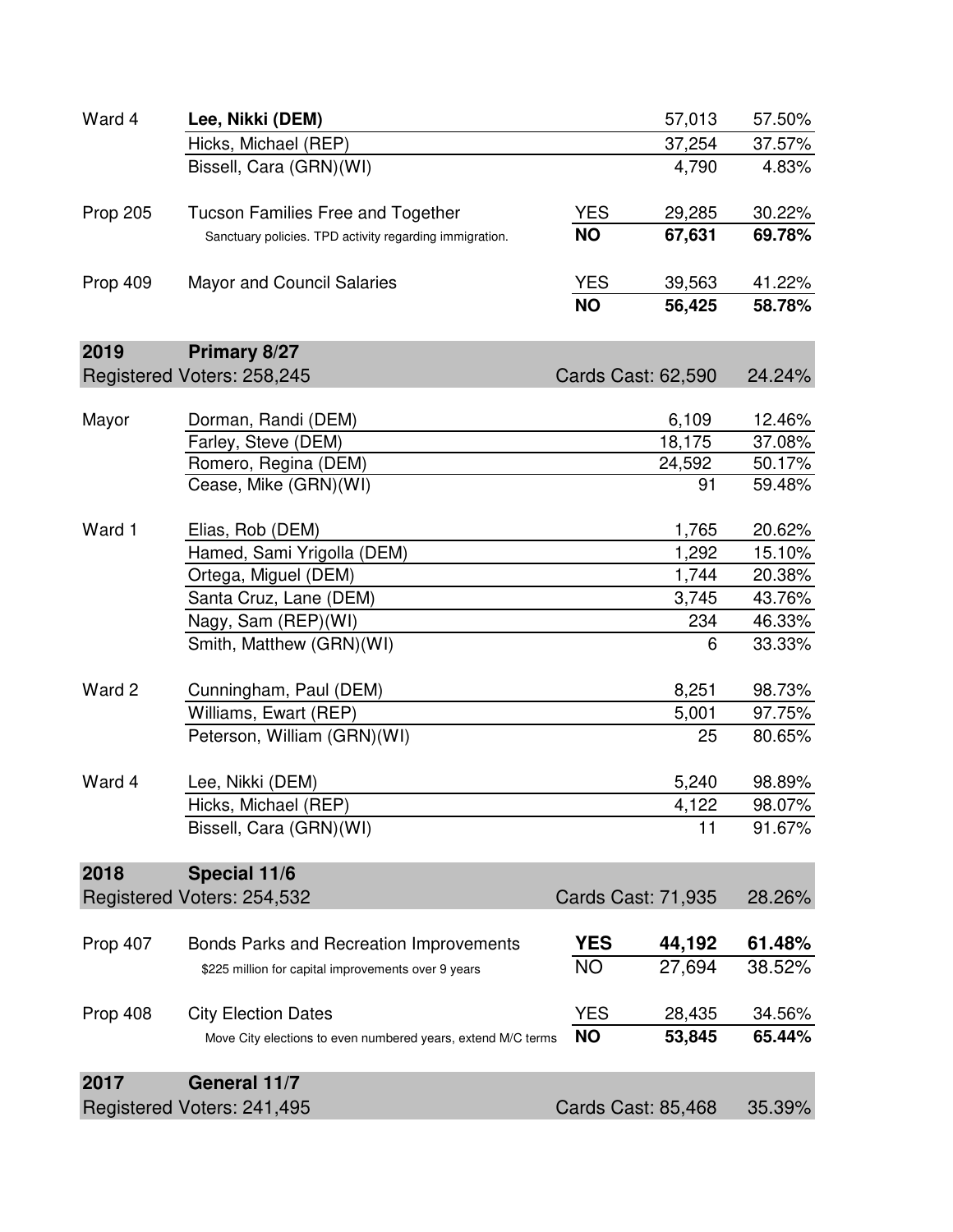| Ward 3   | Durham, Paul (DEM)                                              |            | 43,735                    | 58.82% |
|----------|-----------------------------------------------------------------|------------|---------------------------|--------|
|          | Watson, Gary L. (IND)                                           |            | 31,309                    | 40.27% |
| Ward 5   | <b>Fimbres, Richard (DEM)</b>                                   |            | 56,887                    | 94.23% |
| Ward 6   | Kozachik, Steve (DEM)                                           |            | 48,892                    | 60.05% |
|          | Rodriguez, Mariano (REP)                                        |            | 26,559                    | 32.62% |
|          | Cease, Mike (GRN)                                               |            | 5,721                     | 7.03%  |
| Prop 202 | Zoo Quality of Life Authorization Act                           | <b>YES</b> | 41,783                    | 52.90% |
|          | 0.1% sales tax for 10 years to fund Zoo captial improvements    | <b>NO</b>  | 37,167                    | 47.10% |
| Prop 203 | Zoo Quality of Life Implementation Act                          | <b>YES</b> | 41,642                    | 50.38% |
|          | Code Changes necessary to implement Proposition 202             | <b>NO</b>  | 41,009                    | 49.62% |
| Prop 204 | <b>Strong Start Tucson</b>                                      | <b>YES</b> | 28,435                    | 34.56% |
|          | 0.5% sales tax to provide funding for early-childhood education | <b>NO</b>  | 53,845                    | 65.44% |
| Prop 406 | <b>Mayor and Council Salaries</b>                               | <b>YES</b> | 23,980                    | 29.13% |
|          |                                                                 | <b>NO</b>  | 58,353                    | 70.87% |
| 2017     | Primary 8/29                                                    |            |                           |        |
|          | Registered Voters: 122,439                                      |            | Cards Cast: 16,424        | 20.56% |
| Ward 3   | Chew, Felicia (DEM)                                             |            | 1,785                     | 31.89% |
|          | Durham, Paul (DEM)                                              |            | 2,582                     | 46.12% |
|          | Tronsdal, Thomas (DEM)                                          |            | 1,220                     | 21.79% |
|          | Linhart, Dan (DEM)(WI)                                          |            | $\mathbf 0$               | 0.00%  |
| Ward 5   | Fimbres, Richard (DEM)                                          |            | 2,607                     | 98.45% |
| Ward 6   | Kozachik, Steve (DEM)                                           |            | 5,484                     | 98.53% |
|          | Rodriguez, Mariano (REP)                                        |            | 1,574                     | 95.98% |
|          | Cease, Mike (GRN)                                               |            | 55                        | 64.71% |
|          | Oatman, Michael (GRN)                                           |            | 27                        | 31.76% |
| 2017     | Special 5/16                                                    |            |                           |        |
|          | Registered Voters: 254,532                                      |            | <b>Cards Cast: 71,935</b> | 28.26% |
| Prop 101 | <b>Transportation &amp; Public Safety Improvements</b>          | <b>YES</b> | 44,192                    | 61.48% |
|          | .05% slaes tax for 5 years                                      | <b>NO</b>  | 27,694                    | 38.52% |
| 2015     | General 11/3                                                    |            |                           |        |
|          | Registered Voters: 225,106                                      |            | Cards Cast: 82,420        | 36.61% |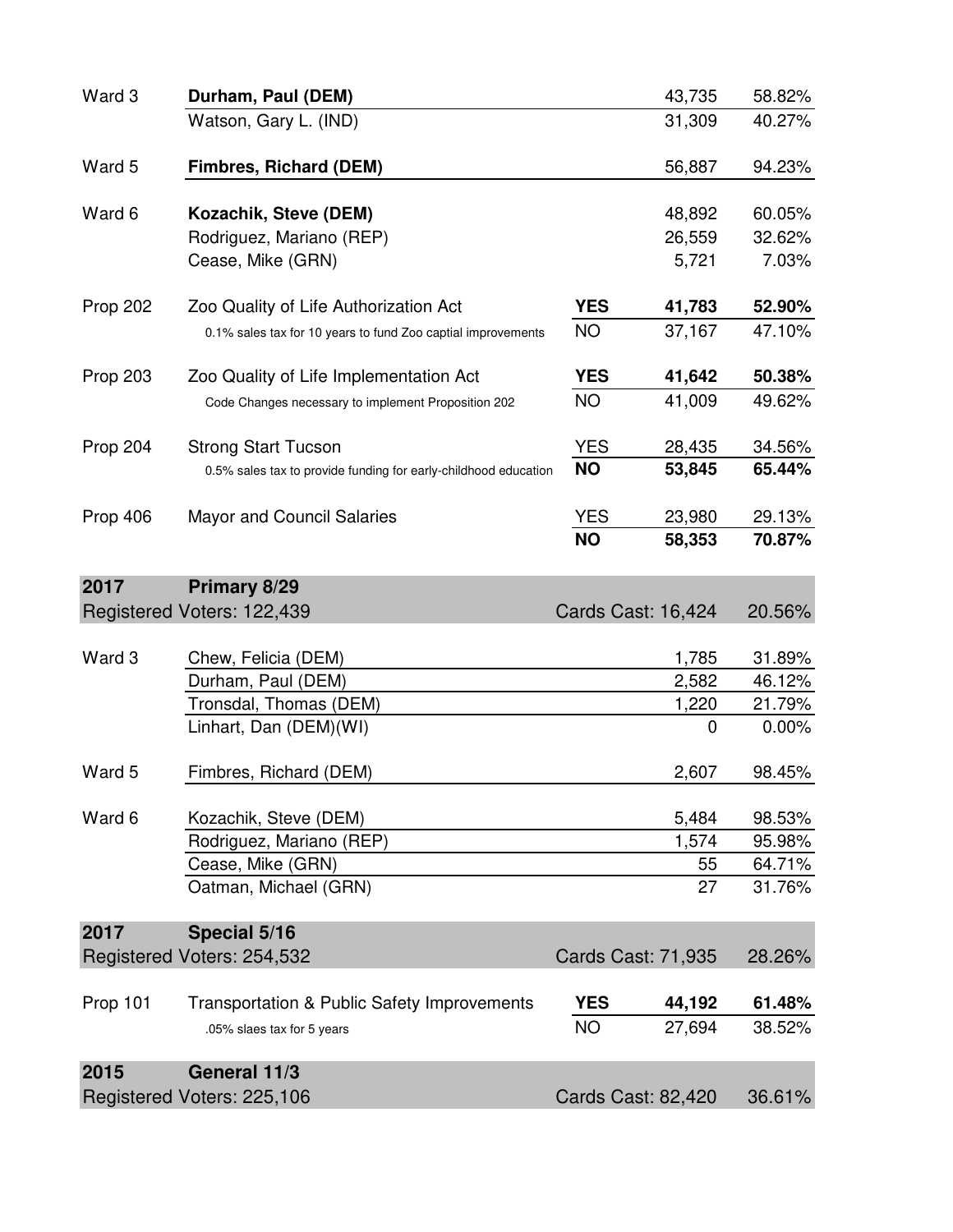| Mayor           | Rothschild, Jonathan (DEM)                                   |            | 61,358             | 74.45% |
|-----------------|--------------------------------------------------------------|------------|--------------------|--------|
|                 | Chesser, Joshua Jude (OTH) (WI)                              |            | 71                 | 0.09%  |
|                 | Huff, Paula (LBT) (WI)                                       |            | 109                | 0.13%  |
|                 | Phillips, Charles (DEM) (WI)                                 |            | 65                 | 0.08%  |
| Ward 1          | Romero, Regina (DEM)                                         |            | 45,367             | 55.04% |
|                 | Hunt, Bill (REP)                                             |            | 33,141             | 40.21% |
| Ward 2          | Cunningham, Paul (DEM)                                       |            | 45,296             | 54.96% |
|                 | Lawton, Kelly (REP)                                          |            | 33,231             | 40.32% |
| Ward 4          | Scott, Shirley C. (DEM)                                      |            | 43,824             | 53.17% |
|                 | Burkholder, Margaret (REP)                                   |            | 34,611             | 41.99% |
| Prop 201        | <b>Traffic Justice</b>                                       | <b>YES</b> | 53,077             | 64.40% |
|                 | Remove red light cameras                                     | <b>NO</b>  | 27,471             | 33.33% |
| Prop 403        | <b>Mayoral Voting Rights</b>                                 | <b>YES</b> | 57,678             | 69.98% |
|                 | Provide Mayor with equal voting rights/count toward quorum   | <b>NO</b>  | 22,474             | 27.27% |
| Prop 404        | <b>Appointment of City Directors</b>                         | <b>YES</b> | 54,973             | 66.70% |
|                 | Provide a uniform method of appointment/removal of Directors | <b>NO</b>  | 24,143             | 29.29% |
| <b>Prop 405</b> | <b>Mayor and Council Salaries</b>                            | <b>YES</b> | 32,000             | 38.83% |
|                 |                                                              | <b>NO</b>  | 48,618             | 58.99% |
| 2015            | Primary 8/31                                                 |            |                    |        |
|                 | Registered Voters: 225,105                                   |            | Cards Cast: 33,010 | 14.66% |
| Mayor           | Rothschild, Jonathan (DEM)                                   |            | 22,438             | 96.95% |
| Ward 1          | Romero, Regina (DEM)                                         |            | 3,506              | 90.92% |
|                 | Hunt, Bill (REP)                                             |            | 836                | 96.20% |
| Ward 2          | Cunningham, Paul (DEM)                                       |            | 4,933              | 92.34% |
|                 | Lawton, Kelly (REP)                                          |            | 4,162              | 96.30% |
| Ward 4          | Scott, Shirley C. (DEM)                                      |            | 3,174              | 92.51% |
|                 | Burkholder, Margaret (REP)                                   |            | 2,897              | 96.73% |
| 2013            | General 11/5                                                 |            |                    |        |
|                 | Registered Voters: 225,202                                   |            | Cards Cast: 68,427 | 30.38% |
| Ward 3          | <b>Uhlich, Karin Eva (DEM)</b>                               |            | 38,682             | 57.68% |
|                 | Buehler-Garcia, Ben (REP)                                    |            | 28,195             | 42.04% |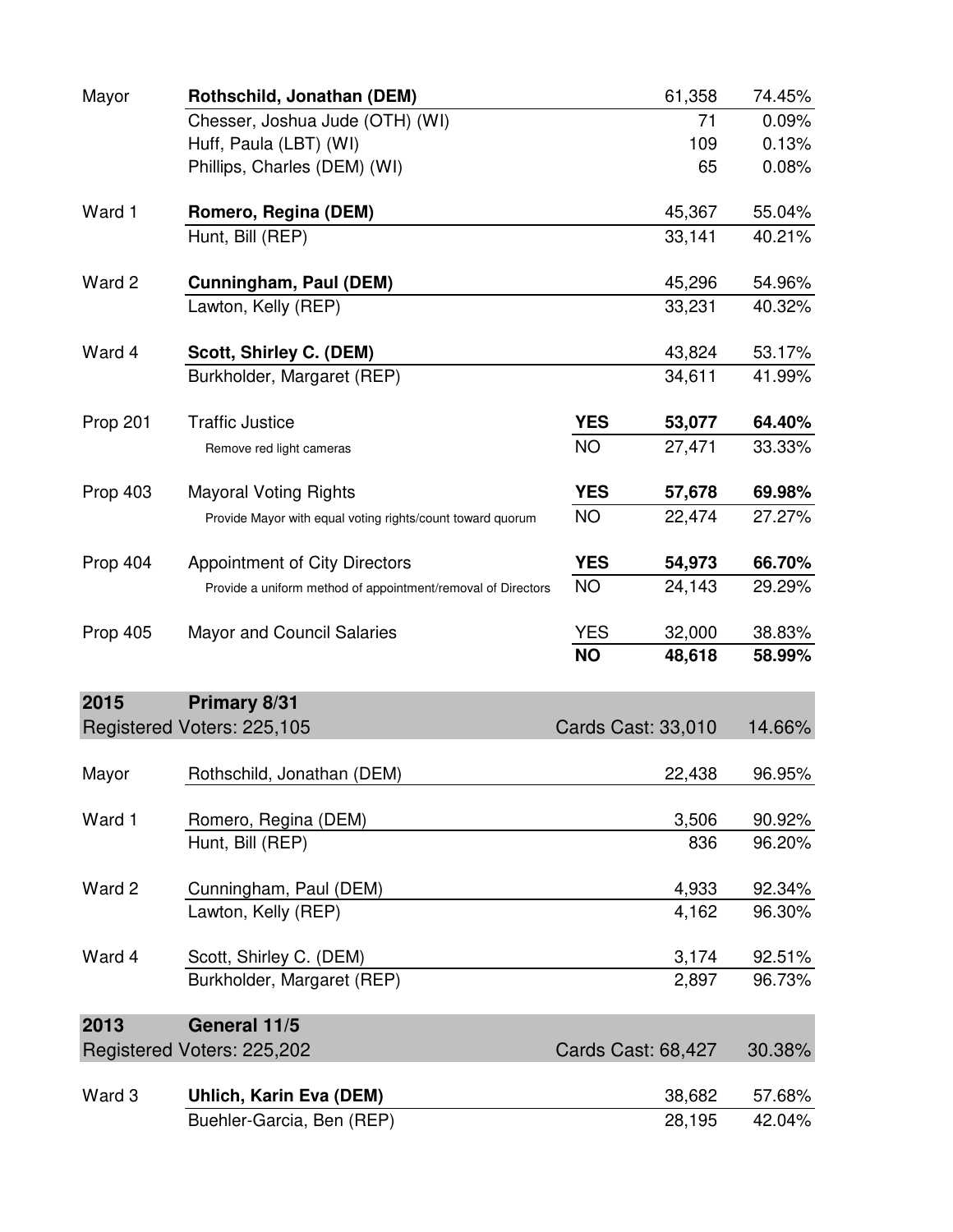| Ward 5          | <b>Fimbres, Richard (DEM)</b>                           |                     | 39,601                    | 59.70% |
|-----------------|---------------------------------------------------------|---------------------|---------------------------|--------|
|                 | Polak, Mike (REP)                                       |                     | 26,576                    | 40.07% |
| Ward 6          | Kozachik, Steve (DEM)                                   |                     | 47,195                    | 92.47% |
| <b>Prop 401</b> | Permanent Expenditure Base                              | <b>YES</b>          | 39,647                    | 61.99% |
|                 | Expenditure limit increased permanently by \$50 million | <b>NO</b>           | 24,313                    | 38.01% |
| Prop 402        | <b>Plan Tucson</b>                                      | <b>YES</b>          | 41,409                    | 65.55% |
|                 | General and Sustainability Plan                         | <b>NO</b>           | 21,761                    | 34.45% |
| 2013            | Primary 8/27                                            |                     |                           |        |
|                 | Registered Voters: 122,439                              |                     | <b>Cards Cast: 14,407</b> | 11.77% |
| Ward 3          | Uhlich, Karin Eva (DEM)                                 |                     | 3,492                     | 98.12% |
|                 | Buehler-Garcia, Ben (REP)                               |                     | 1,595                     | 98.15% |
| Ward 5          | Fimbres, Richard (DEM)                                  |                     | 2,602                     | 98.30% |
|                 | Polak, Mike (REP)                                       |                     | 717                       | 98.49% |
| Ward 6          | Kozachik, Steve (DEM)                                   |                     | 4,917                     | 98.22% |
| 2012            | <b>Bond 11/6</b>                                        |                     |                           |        |
|                 | Registered Voters: 229,034                              | Cards Cast: 171,407 |                           | 74.84% |
| Prop 409        | <b>City Street Improvements</b>                         | <b>YES</b>          | 72,483                    | 50.33% |
|                 | \$100 million Bond                                      | <b>NO</b>           | 71,530                    | 49.67% |
| 2011            | General 11/8                                            |                     |                           |        |
|                 | Registered Voters: 274,706                              |                     | Cards Cast: 85,357        | 31.07% |
| Mayor           | Rothschild, Jonathan (DEM)                              |                     | 46,733                    | 54.96% |
|                 | Grinnell, Rick (REP)                                    |                     | 33,932                    | 39.91% |
|                 | DeCamp, Mary (GRN)                                      |                     | 4,198                     | 4.94%  |
| Ward 1          | Romero, Regina (DEM)                                    |                     | 47,460                    | 64.67% |
|                 | Baker, Beryl (GRN)                                      |                     | 24,982                    | 34.04% |
| Ward 2          | Cunningham, Paul (DEM)                                  |                     | 47,377                    | 56.89% |
|                 | Rawson, Jennifer M. (REP)                               |                     | 35,733                    | 42.91% |
| Ward 4          | Scott, Shirley C. (DEM)                                 |                     | 42,038                    | 50.99% |
|                 | Vogt, Tyler (REP)                                       |                     | 40,175                    | 48.73% |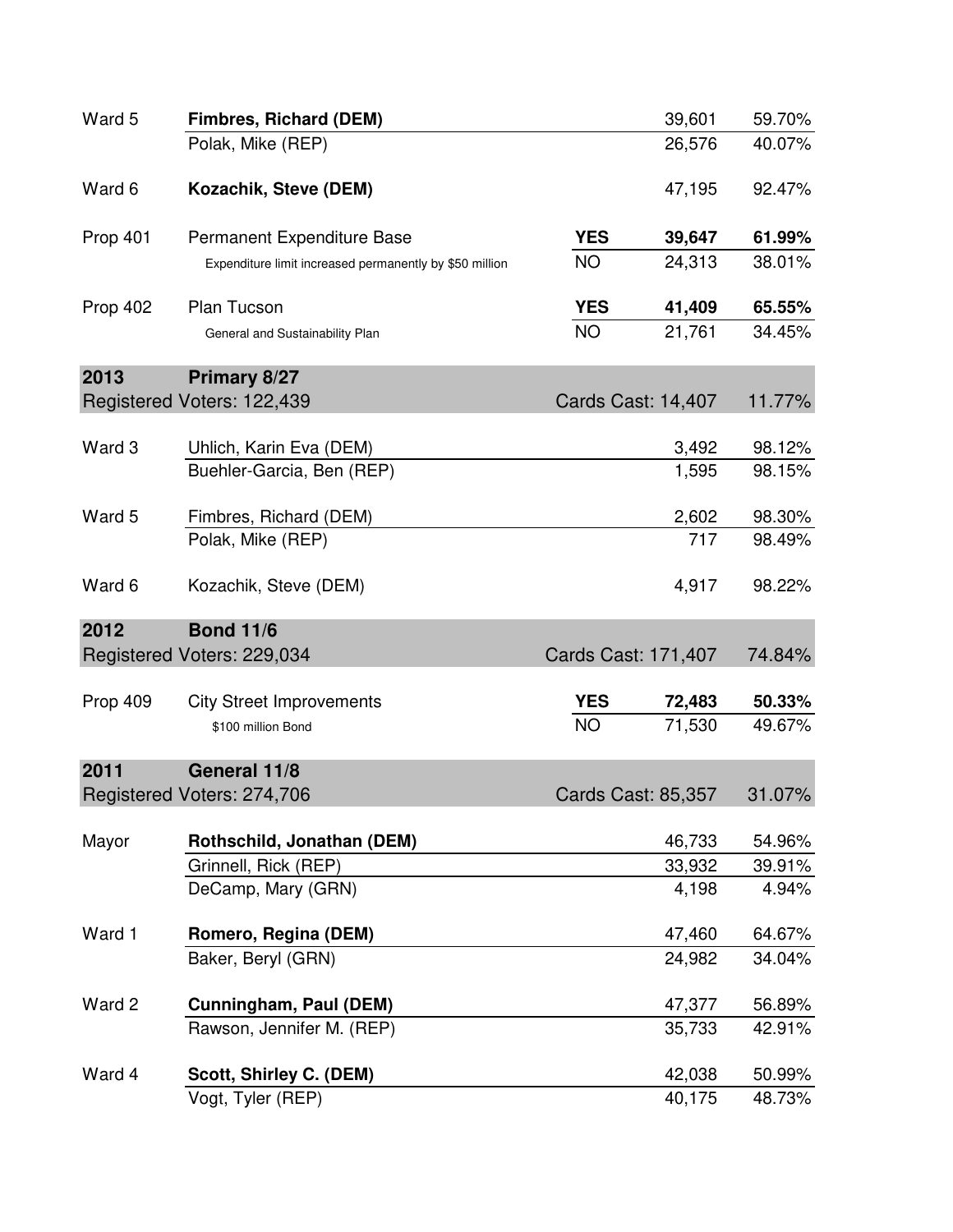## **2011 Primary 8/30**

| Mayor    | Home, Marshall (DEM) (court removed)      |                     |                    |        |
|----------|-------------------------------------------|---------------------|--------------------|--------|
|          | Karr, David M. (DEM) (WI)                 |                     | 41                 | 0.14%  |
|          | Kessler, Rich (DEM) (WI) (withdrew)       |                     |                    |        |
|          | Maher Jr., Joseph (DEM) (WI)              |                     | 64                 | 0.22%  |
|          | Rothschild, Jonathan (DEM)                |                     | 26,918             | 96.94% |
|          | Asta, Ron (REP) (court removed)           |                     |                    |        |
|          | Grinnell, Rick (REP) (WI)                 |                     | 7,770              | 53.69% |
|          | McClusky, Shaun (REP) (court removed)     |                     |                    |        |
|          | Peterson, Daryl (REP) (WI)                |                     | 12                 | 0.08%  |
|          | Crouteau, Dave (GRN)                      |                     | 127                | 24.33% |
|          | DeCamp, Mary (GRN)                        |                     | 369                | 70.69% |
|          | Darcy, Pat (NOP) (court removed)          |                     |                    |        |
| Ward 1   | Flores, Joe A. (DEM)                      |                     | 1,420              | 23.03% |
|          | Romero, Regina (DEM)                      |                     | 4,695              | 76.16% |
|          | Baker, Beryl (GRN) (WI)                   |                     | 10                 | 52.63% |
|          | Navarro, Michael C. (NOP) (court removed) |                     |                    |        |
| Ward 2   | Cunningham, Paul (DEM)                    |                     | 5,547              | 98.84% |
|          | Rawson, Jennifer M. (REP)                 |                     | 5,079              | 98.13% |
| Ward 4   | Scott, Shirley C. (DEM)                   |                     | 4,133              | 97.94% |
|          | Vogt, Tyler (REP)                         |                     | 3,874              | 97.48% |
| 2010     | Special 11/2                              |                     |                    |        |
|          | Registered Voters: 227,694                | Cards Cast: 139,193 |                    | 61.13% |
|          |                                           |                     |                    |        |
| Prop 400 | <b>Core Services Tax</b>                  | <b>YES</b>          | 51,117             | 38.88% |
|          |                                           | <b>NO</b>           | 80,350             | 61.12% |
| Prop 401 | Mayoral Parity/Salary Increase            | <b>YES</b>          | 56,149             | 43.92% |
|          |                                           | <b>NO</b>           | 71,700             | 56.08% |
| 2009     | General 11/3                              |                     |                    |        |
|          | Registered Voters: 221,316                |                     | Cards Cast: 74,168 | 33.50% |
| Ward 3   | Uhilch, Karin Eva (DEM)                   |                     | 33,782             | 46.98% |
|          | Buehler-Garcia, Ben (REP)                 |                     | 33,607             | 46.74% |
|          | DeCamp, Mary (GRN)                        |                     | 4,429              | 6.16%  |
|          |                                           |                     |                    |        |
| Ward 5   | Fimbres, Richard G. (DEM)                 |                     | 37,749             | 53.10% |
|          | McClusky, Shaun (REP)                     |                     | 33,176             | 46.67% |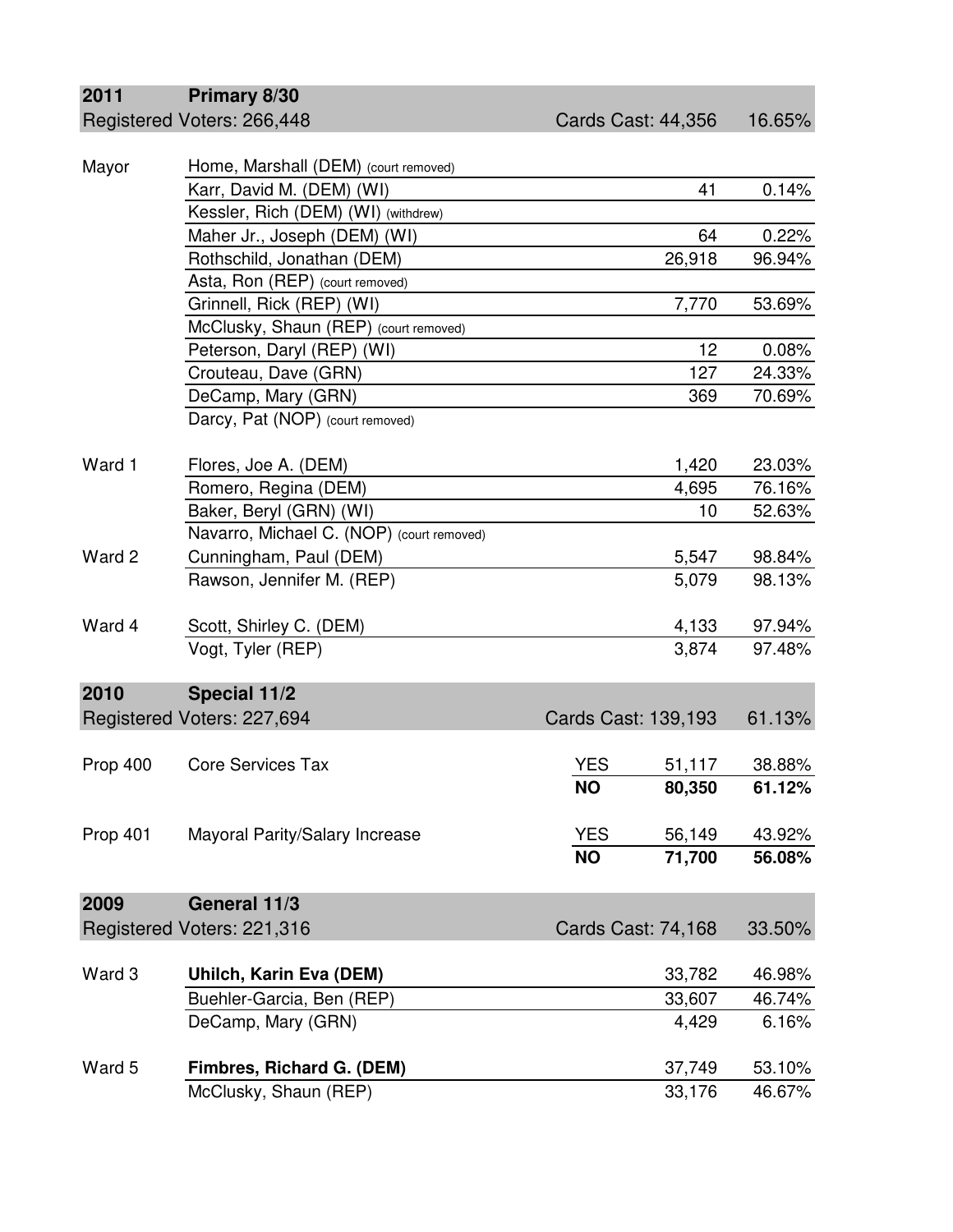| Ward 6          | Trasoff, Nina (DEM)                                    |            | 34,695             | 48.60% |
|-----------------|--------------------------------------------------------|------------|--------------------|--------|
|                 | Kozachik, Steve (REP)                                  |            | 36,451             | 51.06% |
| <b>Prop 200</b> | <b>Public Safety First</b>                             | <b>YES</b> | 21,892             | 29.79% |
|                 | Mandates staffing levels & response times              | <b>NO</b>  | 51,590             | 70.21% |
| Prop 400        | Home Rule                                              | <b>YES</b> | 35,365             | 49.34% |
|                 |                                                        | <b>NO</b>  | 36,314             | 50.66% |
| 2009            | <b>Primary 9/1</b>                                     |            |                    |        |
|                 | Registered Voters: 117,227                             |            | Cards Cast: 12,196 | 10.40% |
|                 |                                                        |            |                    |        |
| Ward 3          | Uhilch, Karin Eva (DEM)                                |            | 2,395              | 97.40% |
|                 | Buehler-Garcia, Ben (REP)                              |            | 1,205              | 98.61% |
|                 | DeCamp, Mary (GRN) (WI)                                |            | 29                 | 82.86% |
| Ward 5          | Fimbres, Richard G. (DEM)                              |            | 1,979              | 98.46% |
|                 | Gomez, Judith (REP)                                    |            | 318                | 40.98% |
|                 | McClusky, Shaun (REP)                                  |            | 456                | 58.76% |
| Ward 6          | Trasoff, Nina (DEM)                                    |            | 3,509              | 95.59% |
|                 | Kozachik, Steve (REP)                                  |            | 1,816              | 98.27% |
| 2007            | General 11/6                                           |            |                    |        |
|                 | Registered Voters: 222,348                             |            | Cards Cast: 67,754 | 30.47% |
|                 |                                                        |            |                    |        |
| Mayor           | Walkup, Robert (REP)                                   |            | 45,543             | 71.20% |
|                 | Crouteau, Dave (GRN)                                   |            | 17,962             | 28.08% |
|                 | Gerowitz, Bruce (WI)                                   |            | 25                 | 0.04%  |
|                 | Ortiz, Guillermo (William E) (WI)                      |            | 30                 | 0.04%  |
| Ward 1          |                                                        |            |                    |        |
|                 | Romero, Regina (DEM)                                   |            | 42,556             | 72.86% |
|                 | Baker, Beryl (GRN)                                     |            | 15,551             | 26.62% |
| Ward 2          | Glassman, Rodney (DEM)                                 |            | 39,550             | 61.15% |
|                 | Oien, Lori A. (REP)                                    |            | 25,004             | 38.66% |
| Ward 4          | Scott, Shirley C. (DEM)                                |            | 42,500             | 66.10% |
|                 | Spahr, Daniel L. (REP)                                 |            | 21,692             | 33.74% |
| Prop 100        | <b>Mayor and Council Salaries</b>                      | <b>YES</b> | 31,593             | 47.93% |
|                 |                                                        | <b>NO</b>  | 34,317             | 52.07% |
| Prop 200        | Water User's Bill of Rights                            | <b>YES</b> | 18,314             | 27.76% |
|                 | limit water hookups & effluent use, repeal garbage fee | <b>NO</b>  | 47,662             | 72.24% |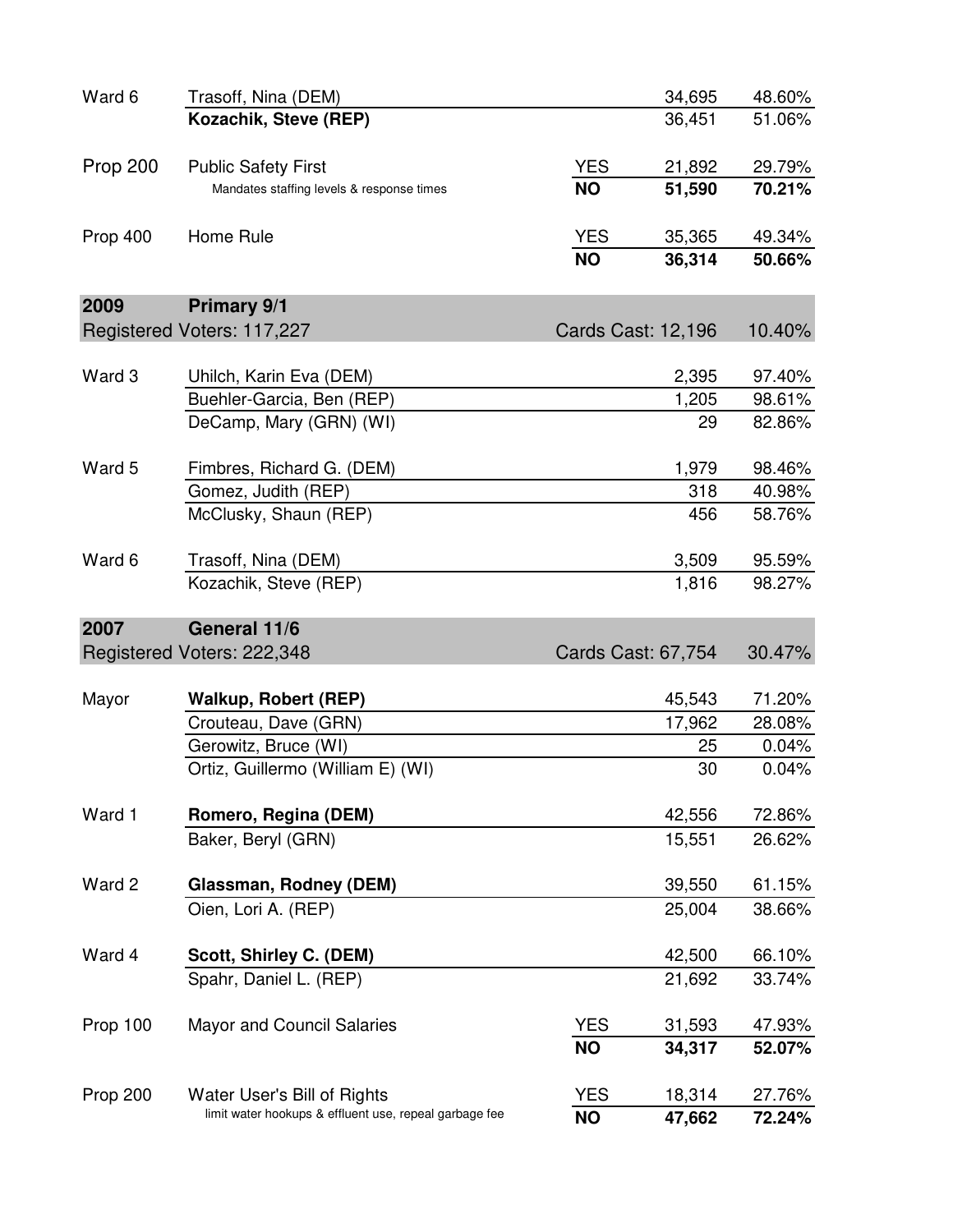| 2007     | Primary 9/11                                            |            |                    |        |
|----------|---------------------------------------------------------|------------|--------------------|--------|
|          | Registered Voters: 251,565                              |            | Cards Cast: 31,828 | 12.65% |
|          |                                                         |            |                    |        |
| Mayor    | Toney, Michael (DEM, WI) (didn't receive minimum votes) |            | 1,147              | 22.96% |
|          | Walkup, Robert (REP)<br>Crouteau, Dave (GRN)            |            | 13,440             | 98.22% |
|          |                                                         |            | 308                | 93.62% |
| Ward 1   | Green, Ken (DEM)                                        |            | 788                | 19.03% |
|          | Romero, Regina (DEM)                                    |            | 3,333              | 80.51% |
|          | Baker, Beryl (GRN, WI)                                  |            | 36                 | 97.30% |
| Ward 2   | Glassman, Rodney (DEM)                                  |            | 4,347              | 83.68% |
|          | Reus, Robert Louis (DEM)                                |            | 823                | 15.84% |
|          | Oien, Lori A. (REP)                                     |            | 4,324              | 98.88% |
| Ward 4   | Scott, Shirley C. (DEM)                                 |            | 3,178              | 98.15% |
|          | Spahr, Daniel L. (REP)                                  |            | 3,030              | 98.66% |
|          |                                                         |            |                    |        |
| 2005     | General 11/8                                            |            |                    |        |
|          | Registered Voters: 248,777                              |            | Cards Cast: 61,548 | 24.74% |
| Ward 3   | Uhilch, Karin Eva (DEM)                                 |            | 37,109             | 61.44% |
|          | Dunbar, Kathleen (REP)                                  |            | 23,212             | 38.43% |
| Ward 5   | Leal, Steve (DEM)                                       |            | 43,715             | 97.49% |
| Ward 6   | <b>Trasoff, Nina (DEM)</b>                              |            | 39,529             | 65.15% |
|          | Ronstadt, Fred (REP)                                    |            | 21,063             | 34.71% |
|          |                                                         |            |                    |        |
| Prop 100 | <b>Mayor and Council Salaries</b>                       | <b>YES</b> | 29,579             | 49.28% |
|          |                                                         | <b>NO</b>  | 30,439             | 50.72% |
| Prop 400 | Home Rule                                               | <b>YES</b> | 37,131             | 63.00% |
|          |                                                         | <b>NO</b>  | 21,806             | 37.00% |
| 2005     | Primary 9/13                                            |            |                    |        |
|          | Registered Voters: 113,454                              |            | Cards Cast: 8,529  | 7.52%  |
| Ward 3   | Uhilch, Karin Eva (DEM)                                 |            | 1,066              | 97.26% |
|          | Dunbar, Kathleen (REP)                                  |            | 637                | 97.85% |
|          |                                                         |            |                    |        |
| Ward 5   | Leal, Steve (DEM)                                       |            | 642                | 97.57% |
|          | Walker, Vernon (REP) (withdrew)                         |            |                    |        |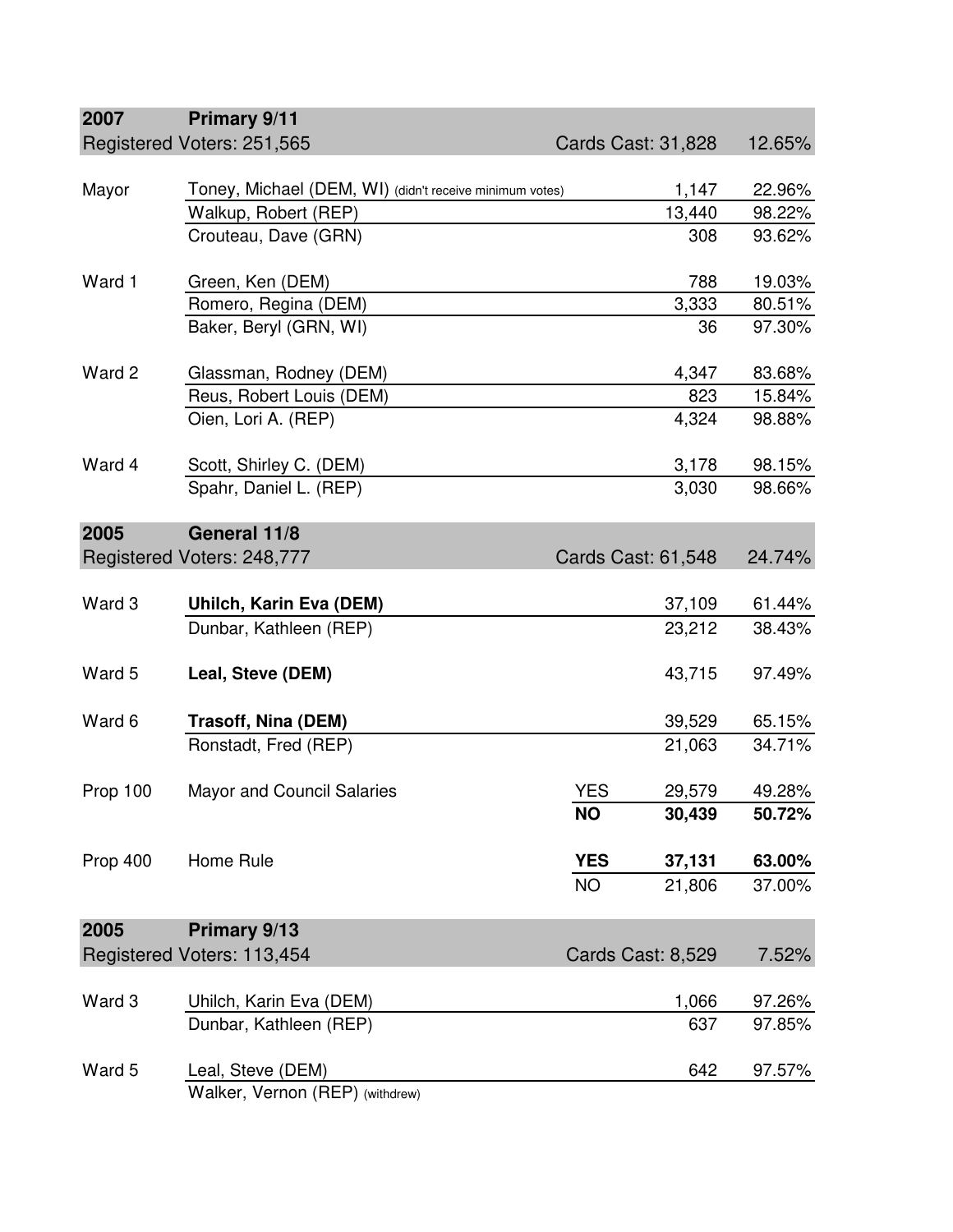| Ward 6     | Farley, Steve (DEM)                                            |            | 1,849                     | 34.52%   |
|------------|----------------------------------------------------------------|------------|---------------------------|----------|
|            | Trasoff, Nina (DEM)                                            |            | 3,504                     | 65.42%   |
|            | Ronstadt, Fred (REP)                                           |            | 441                       | 92.07%   |
| 2005       | <b>Bond 5/17</b>                                               |            |                           |          |
|            | Registered Voters: 249,901                                     |            | Cards Cast: 17,771        | 7.11%    |
|            |                                                                |            |                           |          |
| Question 1 | Water System Improvements                                      | <b>YES</b> | 11,301                    | 63.65%   |
|            |                                                                | <b>NO</b>  | 6,453                     | 36.35%   |
| 2003       | General 11/9                                                   |            |                           |          |
|            | Registered Voters: 191,406                                     |            | Cards Cast: 77,857        | 40.68%   |
|            |                                                                |            |                           |          |
| Mayor      | Volgy, Tom (DEM)                                               |            | 36,990                    | 47.73%   |
|            | Walkup, Robert (REP)                                           |            | 38,364                    | 49.51%   |
|            | Swanson, Kimberly (LBT, WI)                                    |            | 2,071                     | 2.67%    |
|            | Baker, Stephen "The Penneyman" (WI)                            |            | 0                         | $0.00\%$ |
|            | Jesus Christ (WI)                                              |            | $\overline{c}$            | 0.00%    |
| Ward 1     | Ibarra, Jose J. (DEM)                                          |            | 39,466                    | 52.86%   |
|            | Rios, Armando Jr. (REP)                                        |            | 35,089                    | 47.00%   |
| Ward 2     | West, Carol W. (DEM)                                           |            | 54,134                    | 97.54%   |
| Ward 4     | Scott, Shirley C. (DEM)                                        |            | 45,782                    | 62.25%   |
|            | Jenkins, Mike (REP)                                            |            | 27,644                    | 37.59%   |
| Prop 100   | <b>Mayor and Council Salaries</b>                              | <b>YES</b> | 29,325                    | 38.46%   |
|            |                                                                | <b>NO</b>  | 46,932                    | 61.54%   |
| Prop 200   | <b>Business Privilege Tax</b>                                  | <b>YES</b> | 28,503                    | 37.47%   |
|            | Increase Tax over 2% limit with excess going to transportation | <b>NO</b>  | 47,574                    | 62.53%   |
| Prop 201   | <b>Comprehensive Transportation System</b>                     | <b>YES</b> | 27,987                    | 36.67%   |
|            | Adopt system and increase tax to 2.3%, construction tax to 6%  | <b>NO</b>  | 48,324                    | 63.33%   |
| 2003       | <b>Primary 9/9</b>                                             |            |                           |          |
|            | Registered Voters: 188,154                                     |            | <b>Cards Cast: 18,176</b> | 9.66%    |
| Mayor      | Volgy, Tom (DEM)                                               |            | 10,365                    | 97.67%   |
|            | Wallace, Paul (DEM) (withdrew)                                 |            |                           |          |
|            | Walkup, Robert (REP)                                           |            | 6,105                     | 97.70%   |
|            | Swanson, Kimberly (LBT, WI)                                    |            | 79                        | 60.31%   |
|            |                                                                |            |                           |          |

Irish, Patricia (NOP) (not enough signatures)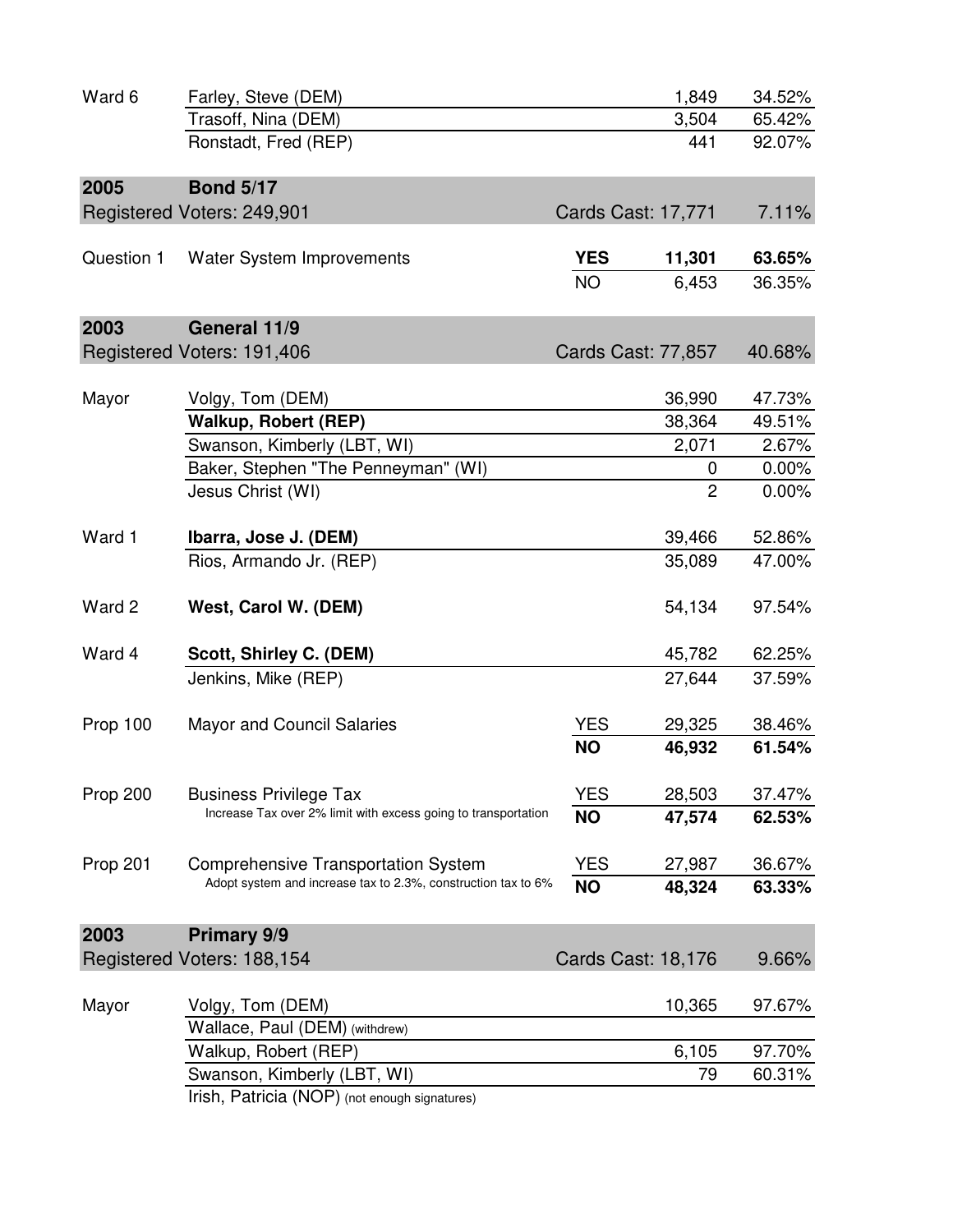| Ward 1   | Herrera, Yolanda D. (DEM) (withdrew)                                      |            |                    |        |
|----------|---------------------------------------------------------------------------|------------|--------------------|--------|
|          | Ibarra, Jose J. (DEM)                                                     |            | 1,103              | 97.52% |
|          | Rios, Armando Jr. (REP)                                                   |            | 531                | 98.33% |
| Ward 2   | Ludwig, Lianda (DEM)                                                      |            | 1,899              | 43.35% |
|          | West, Carol W. (DEM)                                                      |            | 2,482              | 56.65% |
| Ward 4   | Scott, Shirley C. (DEM)                                                   |            | 1,366              | 98.49% |
|          | Jenkins, Mike (REP)                                                       |            | 1,281              | 98.69% |
| 2002     | Special 5/21                                                              |            |                    |        |
|          | Registered Voters: 190,845                                                |            | Cards Cast: 48,324 | 25.32% |
| Prop 100 | <b>Business Privilege Tax</b>                                             | <b>YES</b> | 15,201             | 31.46% |
|          | Increase Tax by .5% with excess going to transportation                   | <b>NO</b>  | 33,010             | 68.31% |
| Prop 400 | Transportation Improvement & Traffic Plan<br>Grade Seperated Interchanges | <b>YES</b> | 14,960             | 30.96% |
|          |                                                                           | <b>NO</b>  | 33,006             | 68.30% |
| 2001     | General 11/6                                                              |            |                    |        |
|          | Registered Voters: 222,348                                                |            | Cards Cast: 67,754 | 30.47% |
| Ward 3   | Dunbar, Kathleen (REP)                                                    |            | 26,007             | 48.76% |
|          | Aboud, Paula (DEM)                                                        |            | 22,846             | 42.84% |
|          | Hoffman, Jonathan (LBT)                                                   |            | 2,332              | 4.37%  |
|          | Baker, Stephen "The Penneyman" (WI)                                       |            | 3                  | 0.01%  |
|          | O'Neill, Ted (GRN) (withdrew)                                             |            |                    |        |
| Ward 5   | Leal, Steve (DEM)                                                         |            | 35,468             | 66.50% |
| Ward 6   | Ronstadt, Fred (REP)                                                      |            | 26,737             | 50.13% |
|          | Hartmann, Gayle G. (DEM)                                                  |            | 24,234             | 45.44% |
| Prop 100 | <b>Mayor and Council Salaries</b>                                         | <b>YES</b> | 25,060             | 46.99% |
|          |                                                                           | <b>NO</b>  | 27,153             | 50.91% |
| Prop 400 | Southwest Gas Franchise                                                   | <b>YES</b> | 37,738             | 70.76% |
|          |                                                                           | <b>NO</b>  | 12,543             | 23.52% |
| Prop 401 | <b>General Plan</b>                                                       | <b>YES</b> | 35,411             | 66.40% |
|          |                                                                           | <b>NO</b>  | 14,958             | 28.05% |
| 2001     | Primary 9/11                                                              |            |                    |        |
|          | Registered Voters: 85,298                                                 |            | Cards Cast: 8,613  | 10.76% |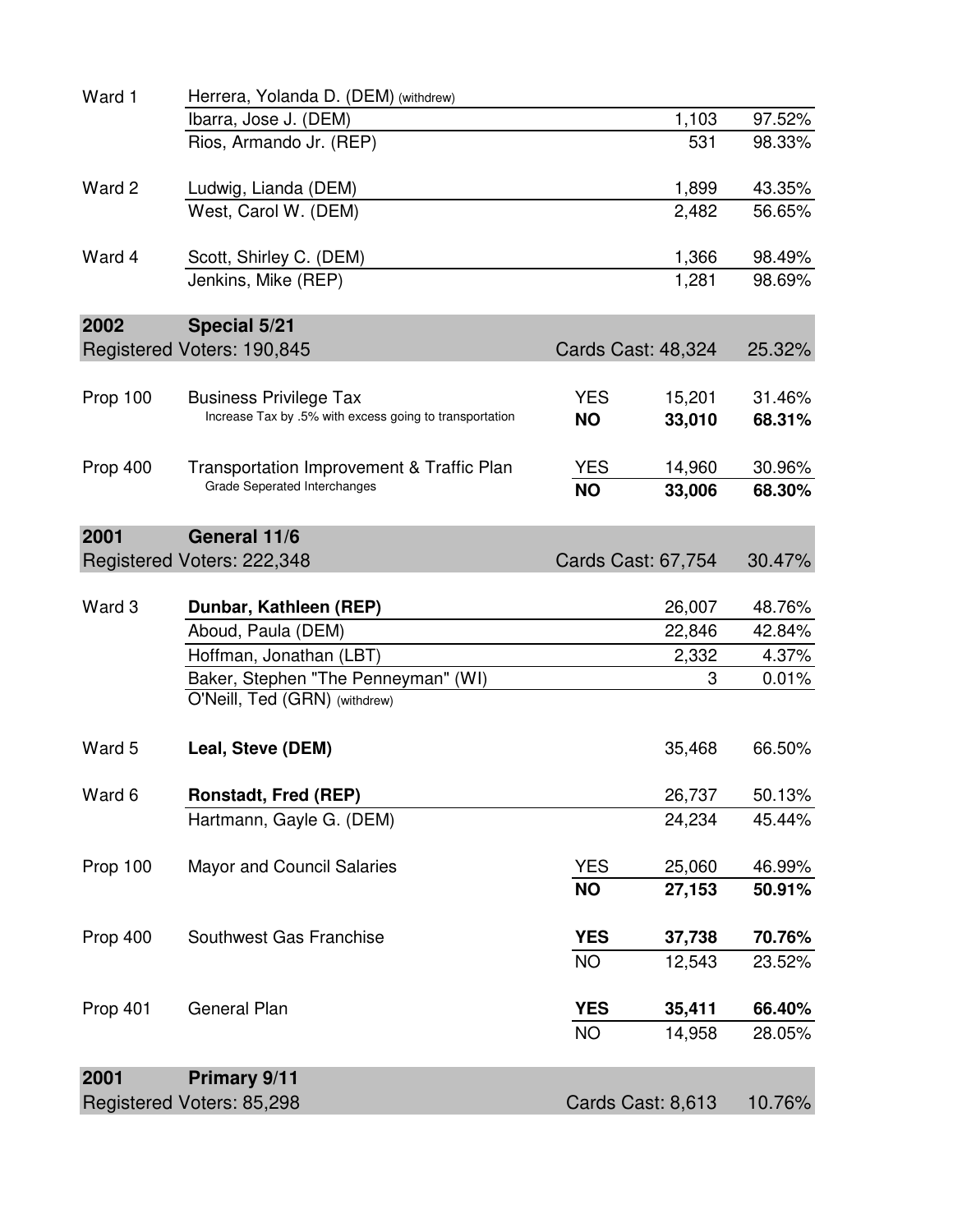| 75.17%<br>23.45%<br>97.56%<br>96.77% |
|--------------------------------------|
|                                      |
|                                      |
|                                      |
|                                      |
|                                      |
|                                      |
| 58.68%                               |
| 40.42%                               |
| 93.89%                               |
| 96.21%                               |
|                                      |
| 74.42%                               |
|                                      |
| 41.81%                               |
| 44.16%                               |
| 48.40%                               |
| 36.23%                               |
|                                      |
| 11.78%                               |
|                                      |
| 76.27%                               |
| 23.07%                               |
| 72.18%                               |
| 27.06%                               |
| 64.51%                               |
| 34.49%                               |
| 63.86%                               |
| 35.11%                               |
| 64.67%                               |
|                                      |
| 34.25%                               |
|                                      |
| 73.24%<br>25.62%                     |
|                                      |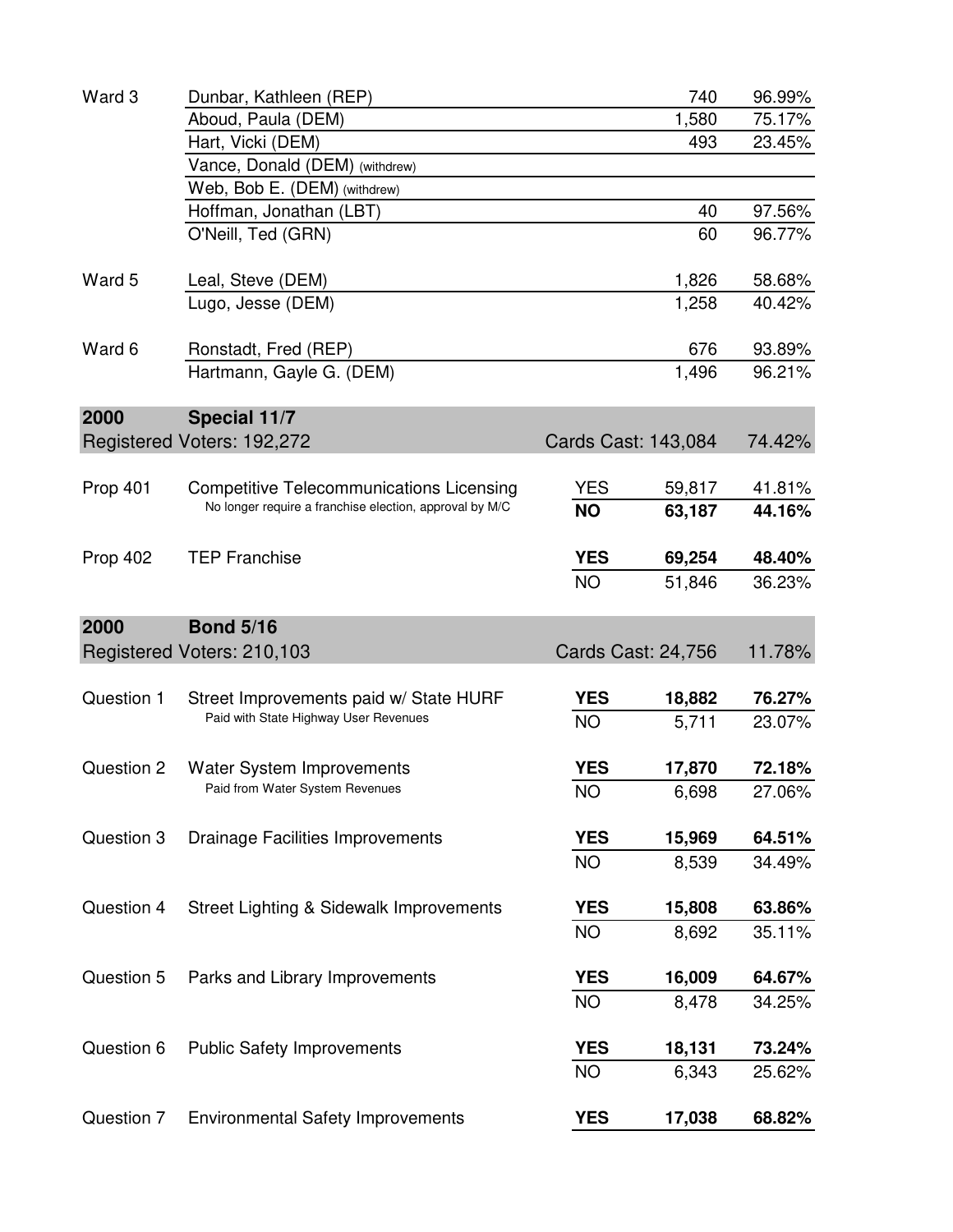|          |                                                                | <b>NO</b>  | 7,397              | 29.88% |
|----------|----------------------------------------------------------------|------------|--------------------|--------|
| 1999     | General 11/4                                                   |            |                    |        |
|          | Registered Voters: 209,128                                     |            | Cards Cast: 86,180 | 41.21% |
|          |                                                                |            |                    |        |
| Mayor    | <b>Walkup, Robert (REP)</b>                                    |            | 46,258             | 53.68% |
|          | McKasson, Molly (DEM)                                          |            | 33,999             | 39.45% |
|          | Kahn, Ed (LBT)                                                 |            | 4,834              | 5.61%  |
|          | Baker, Stephen "The Penneyman" (WI)                            |            | 5                  | 0.01%  |
|          | Croteau, Dave (WI)                                             |            | 79                 | 0.09%  |
|          |                                                                |            |                    |        |
| Ward 1   | Castillo, Ramon (REP)                                          |            | 36,280             | 42.10% |
|          | Ibarra, Jose J. (DEM)                                          |            | 41,279             | 47.90% |
|          | Romero, Val (IND)                                              |            | 4,051              | 4.70%  |
|          |                                                                |            |                    |        |
| Ward 2   | Grinnell, Rick (REP)                                           |            | 38,132             | 44.25% |
|          | West, Carol W. (DEM)                                           |            | 43,100             | 50.01% |
|          |                                                                |            |                    |        |
| Ward 4   | Scott, Shirley C. (DEM)                                        |            | 57,577             | 66.81% |
|          |                                                                |            |                    |        |
| Prop 100 | <b>Mayor and Council Salaries</b>                              | <b>YES</b> | 47,781             | 55.44% |
|          |                                                                | <b>NO</b>  | 35,477             | 41.17% |
|          |                                                                |            |                    |        |
| Prop 101 | M/C Meetings first full week of month                          | <b>YES</b> | 52,789             | 61.25% |
|          |                                                                | <b>NO</b>  | 29,597             | 34.34% |
|          | Serve only groundwater within 12 months, withhold M/C salaries | <b>NO</b>  | 52,639             | 61.08% |
|          |                                                                |            |                    |        |
| Prop 400 | Rio Nuevo Multi-Purpose Facilities District                    | <b>YES</b> | 51,651             | 59.93% |
|          |                                                                | <b>NO</b>  | 31,093             | 36.08% |
|          |                                                                |            |                    |        |
| 1999     | Primary 9/7                                                    |            |                    |        |
|          | Registered Voters: 173,014                                     |            | Cards Cast: 33,164 | 19.17% |
|          |                                                                |            |                    |        |
| Mayor    | Walkup, Robert (REP)                                           |            | 6,004              | 93.67% |
|          | Bolding, Betsy (DEM)                                           |            | 9,019              | 34.09% |
|          | Darcy, Patrick (DEM)                                           |            | 2,281              | 8.62%  |
|          | Fleishman, Michael (DEM) (court removed)                       |            |                    |        |
|          | Machala, Emily (DEM) (withdrew)                                |            |                    |        |
|          | Marcus, Janet (DEM)                                            |            | 3,165              | 11.96% |
|          | McKasson, Molly (DEM)                                          |            | 11,864             | 44.84% |
|          | Kahn, Ed (LBT)                                                 |            | 266                | 89.86% |
|          | Strong-Anderson, Elizabeth (LBT) (court removed)               |            |                    |        |
|          |                                                                |            |                    |        |
| Ward 1   | Castillo, Ramon (REP)                                          |            | 470                | 81.74% |
|          | Ibarra, Jose J. (DEM)                                          |            | 2,764              | 75.85% |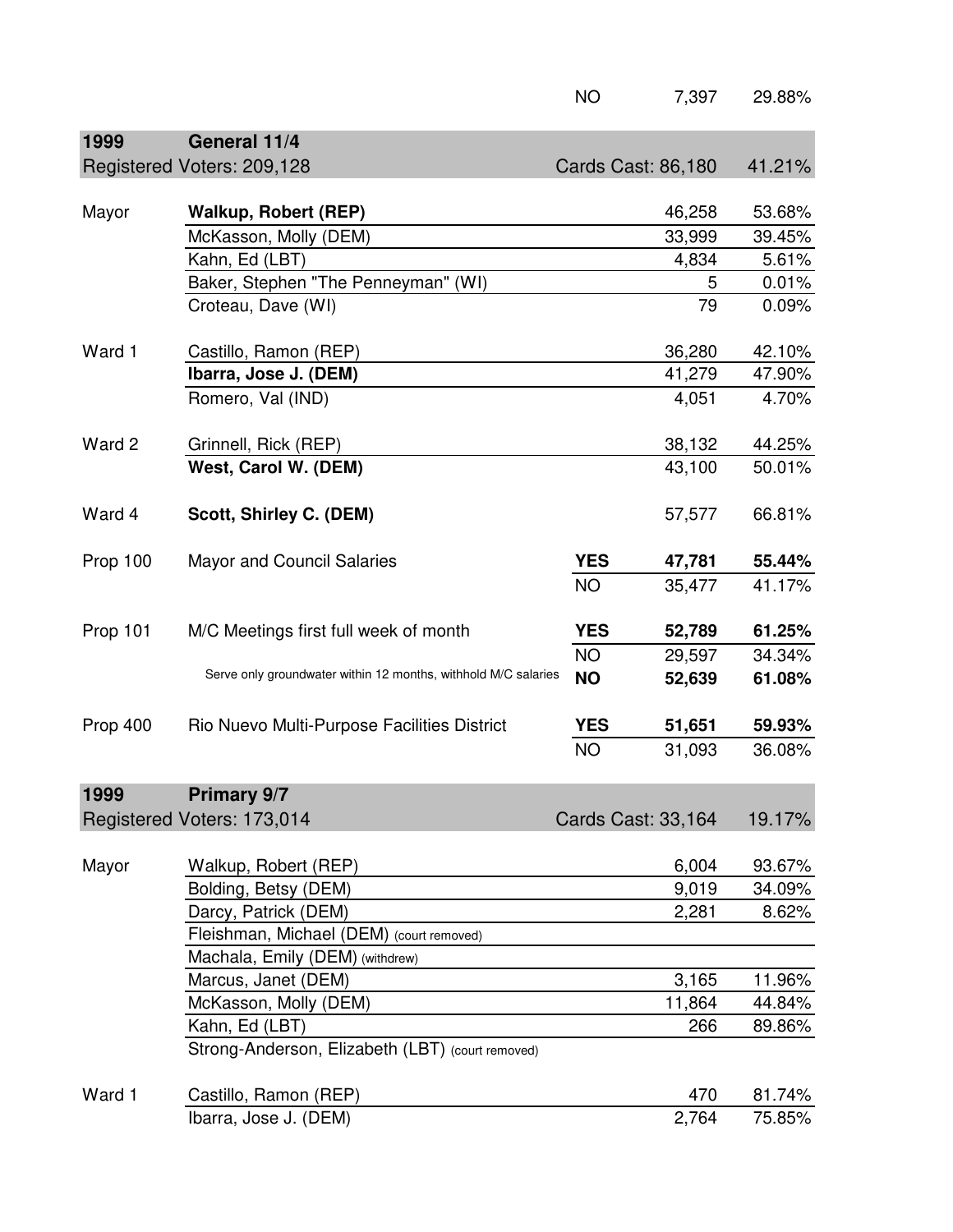| Ward 2   | Grinnell, Rick (REP)                                |            | 1,971                     | 86.98% |
|----------|-----------------------------------------------------|------------|---------------------------|--------|
|          | West, Carol W. (DEM)                                |            | 3,963                     | 71.79% |
| Ward 4   | Johnson, Debra L. (DEM)                             |            | 1,750                     | 40.36% |
|          | Scott, Shirley C. (DEM)                             |            | 2,488                     | 57.38% |
| 1997     | General 11/4                                        |            |                           |        |
|          | Registered Voters: 214,452                          |            | <b>Cards Cast: 79,497</b> | 37.07% |
| Ward 3   | Anderson, Jerry (DEM)                               |            | 45,814                    | 57.63% |
| Ward 5   | Leal, Steve (DEM)                                   |            | 42,687                    | 53.70% |
| Ward 6   | Hughes, Alison (DEM)                                |            | 31,850                    | 40.07% |
|          | <b>Ronstadt, Fred (REP)</b>                         |            | 33,756                    | 42.47% |
|          | Dougherty, Dan Starr (LBT)                          |            | 4,454                     | 5.60%  |
| Prop 100 | <b>Redistricting of City Wards</b>                  | <b>YES</b> | 42,929                    | 54.00% |
|          |                                                     | <b>NO</b>  | 25,582                    | 32.18% |
| Prop 101 | <b>Procurement Contracts</b>                        | <b>YES</b> | 31,992                    | 40.24% |
|          | Directors signs in lieu of Mayor                    | <b>NO</b>  | 39,591                    | 49.80% |
| Prop 102 | Mayors Vote                                         | <b>YES</b> | 29,455                    | 37.05% |
|          | Removal of Officers & Emergency Measures            | <b>NO</b>  | 38,009                    | 47.81% |
| Prop 103 | <b>City Appointed Officers</b>                      | <b>YES</b> | 25,272                    | 31.79% |
|          |                                                     | <b>NO</b>  | 46,103                    | 57.99% |
| Prop 104 | Filing Vacancies in Office of Mayor and Council     | <b>YES</b> | 39,241                    | 49.36% |
|          |                                                     | <b>NO</b>  | 34,815                    | 43.79% |
| Prop 105 | <b>Creating Citizens Charter Review Committee</b>   | <b>YES</b> | 34,833                    | 43.82% |
|          |                                                     | <b>NO</b>  | 36,934                    | 46.46% |
| Prop 106 | <b>Status Crimes</b>                                | <b>YES</b> | 46,689                    | 61.25% |
|          | Eliminating outdated references                     | <b>NO</b>  | 24,974                    | 31.42% |
| Prop 107 | <b>Council Member Salaries</b>                      | <b>YES</b> | 33,793                    | 42.51% |
|          | Council Members only                                | <b>NO</b>  | 42,089                    | 52.94% |
| Prop 200 | Labor Organizations for City Employees              | <b>YES</b> | 28,783                    | 36.21% |
|          | Removing Charter and M/C authority in labor matters | <b>NO</b>  | 46,207                    | 58.12% |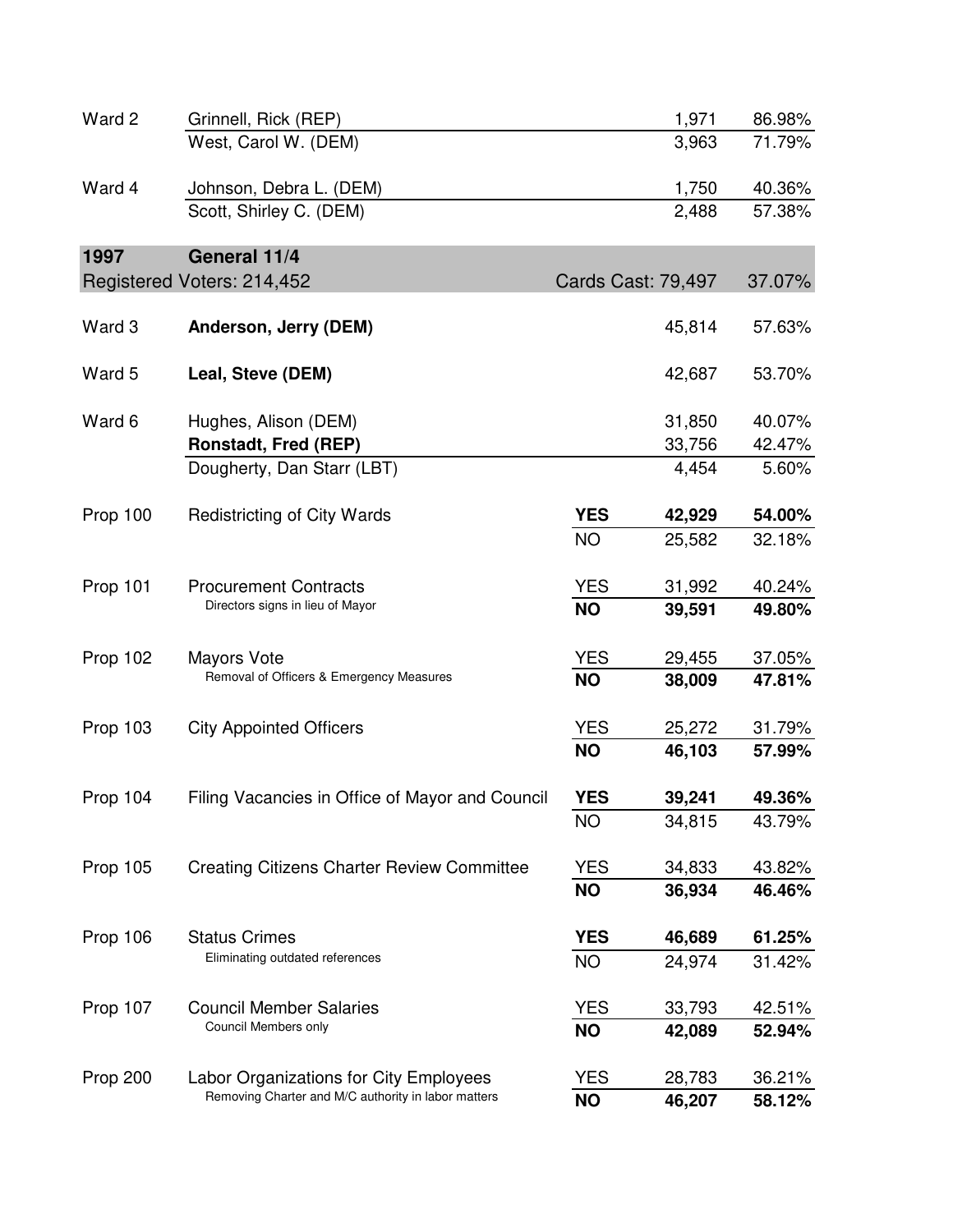| Prop 201 | <b>Water Quality Standards</b>                      | <b>YES</b> | 31,660             | 39.83% |
|----------|-----------------------------------------------------|------------|--------------------|--------|
|          | Delivery of CAP water as drinking water             | <b>NO</b>  | 46,556             | 58.56% |
| Prop 202 | Establishment of Minimum Wage in the City           | <b>YES</b> | 21,414             | 26.94% |
|          | \$7 per hour with annual cost of living adjustment  | <b>NO</b>  | 56,554             | 71.14% |
| Prop 400 | GST Tucson Lightwave, Inc. Franchise                | <b>YES</b> | 53,085             | 66.78% |
|          |                                                     | <b>NO</b>  | 20,653             | 25.98% |
| 1997     | Primary 9/16                                        |            |                    |        |
|          | Registered Voters: 87,138                           |            | Cards Cast: 9,518  | 10.90% |
| Ward 3   |                                                     |            |                    | 42.81% |
|          | Anderson, Jerry (DEM)<br>Crawford, Michael J. (DEM) |            | 1,432<br>1,178     |        |
|          |                                                     |            |                    | 35.22% |
|          | Downing, Demitri Yegolas (DEM)                      |            | 536                | 16.02% |
|          | Kimmelman, Alex J. DEM                              |            | 154                | 4.60%  |
| Ward 5   | Leal, Steve (DEM)                                   |            | 591                | 96.41% |
| Ward 6   | Barcelo, Octavio (DEM)                              |            | 260                | 4.86%  |
|          | English, Tres (DEM)                                 |            | 609                | 11.38% |
|          | Hughes, Alison (DEM)                                |            | 1,883              | 35.18% |
|          | Pilachowski, Leo B. (DEM)                           |            | 1,340              | 25.04% |
|          | Zimmerman, Carol E. (DEM)                           |            | 1,189              | 22.22% |
|          | Ronstadt, Fred (REP)                                |            | 706                | 96.32% |
|          | Dougherty, Dan Starr (LBT)                          |            | 70                 | 96.21% |
| 1995     | General 11/7                                        |            |                    |        |
|          | Registered Voters: 266,558                          |            | Cards Cast: 73,199 | 27.46% |
| Mayor    | Miller, George (DEM)                                |            | 39,141             | 53.47% |
|          | Collins, Sharon (REP)                               |            | 24,828             | 33.92% |
|          | Kahn, Ed (LBT)                                      |            | 6,738              | 9.21%  |
| Ward 1   | Ibarra, Jose J. (DEM)                               |            | 37,633             | 51.41% |
|          | Fontaine, Ray (REP)                                 |            | 26,974             | 36.85% |
| Ward 2   | <b>Marcus, Janet (DEM)</b>                          |            | 34,955             | 47.76% |
|          | Grinnell, Rick (REP)                                |            | 24,935             | 34.06% |
|          | Loomis, Tim S. (LBT)                                |            | 6,825              | 9.32%  |
| Ward 4   | Scott, Shirley C. (DEM)                             |            | 39,690             | 54.23% |
|          | King, Bill (REP)                                    |            | 25,407             | 34.71% |
| Prop 100 | <b>Mayor and Council Salaries</b>                   | <b>YES</b> | 40,882             | 55.85% |
|          |                                                     | <b>NO</b>  | 30,356             | 41.47% |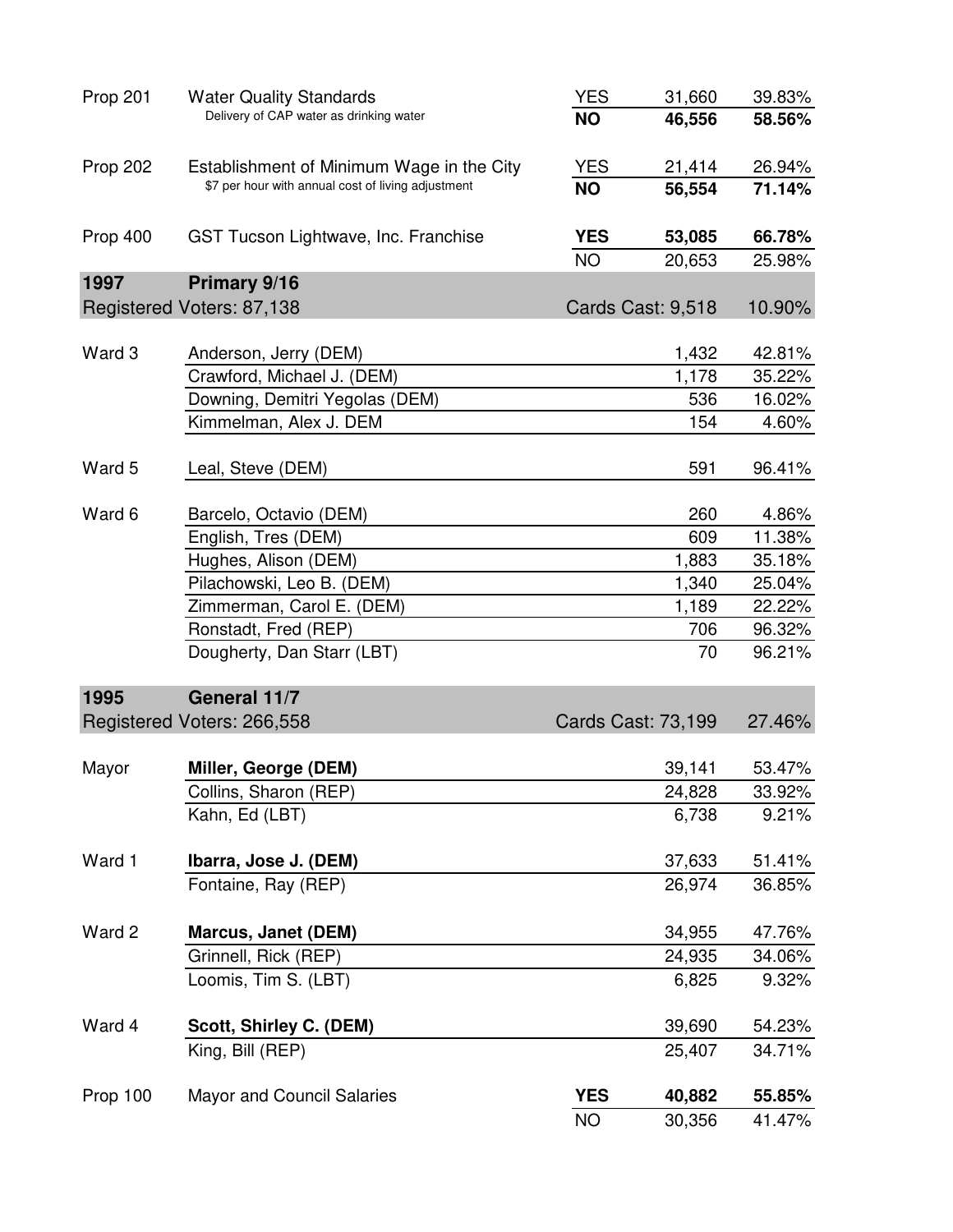| Prop 200 | Delivery and Treatment of Water              | <b>YES</b> | 40,837             | 55.79%  |
|----------|----------------------------------------------|------------|--------------------|---------|
|          | Delivery of CAP water as drinking water      | <b>NO</b>  | 31,066             | 42.44%  |
| Prop 400 | American Communications Services Franchise   | <b>YES</b> | 50,355             | 68.79%  |
|          |                                              | <b>NO</b>  | 15,538             | 21.23%  |
| Prop 401 | <b>Brooks Fiber Communications Franchise</b> | <b>YES</b> | 49,066             | 67.03%  |
|          |                                              | <b>NO</b>  | 17,519             | 23.94.% |
| 1995     | Primary 9/19                                 |            |                    |         |
|          | Registered Voters: 263,372                   |            | Cards Cast: 32,528 | 12.35%  |
|          |                                              |            |                    |         |
| Mayor    | Miller, George (DEM)                         |            | 15,428             | 64.33%  |
|          | Wheeler, Bruce (DEM                          |            | 8,248              | 34.41%  |
|          | Collins, Sharon (REP)                        |            | 7,220              | 90.98%  |
|          | Kahn, Ed (LBT)                               |            | 508                | 82.74%  |
| Ward 1   | Bejarano, Rofolfo C. (DEM)                   |            | 301                | 6.29%   |
|          | Gonzales, Luis Armando (DEM)                 |            | 605                | 12.60%  |
|          | Ibarra, Jose J. (DEM)                        |            | 1,742              | 36.23%  |
|          | Romero, Ruben (DEM)                          |            | 418                | 8.79%   |
|          | Yepez-Perez, Irma (DEM)                      |            | 1,574              | 32.67%  |
|          | Fontaine, Ray (REP)                          |            | 670                | 87.93%  |
| Ward 2   | Marcus, Janet (DEM                           |            | 3,747              | 83.17%  |
|          | Grinnell, Rick (REP)                         |            | 2,206              | 91.08%  |
|          | Loomis, Tim S. (LBT)                         |            | 93                 | 75.00%  |
| Ward 4   | Scott, Shirley C. (DEM)                      |            | 2,557              | 66.52%  |
|          | Wilkins, Jean (DEM                           |            | 1,176              | 30.62%  |
|          | Clodfelter, Todd A. (REP)                    |            | 597                | 30.21%  |
|          | King, Bill (REP)                             |            | 1,288              | 65.18%  |
| 1994     | Special 5/17                                 |            |                    |         |
|          | Registered Voters: 253,694                   |            | Cards Cast: 38,645 | 15.23%  |
|          | Question 1 Street Improvements               | <b>YES</b> | 27,135             | 70.22%  |
|          |                                              | <b>NO</b>  | 10,996             | 28.45%  |
|          | Question 2 Water System Improvements         | <b>YES</b> | 20,925             | 54.15%  |
|          |                                              | <b>NO</b>  | 17,273             | 44.70%  |
|          | Question 3 Drainage Facilities Improvements  | <b>YES</b> | 22,828             | 59.07%  |
|          |                                              | <b>NO</b>  | 15,417             | 39.89%  |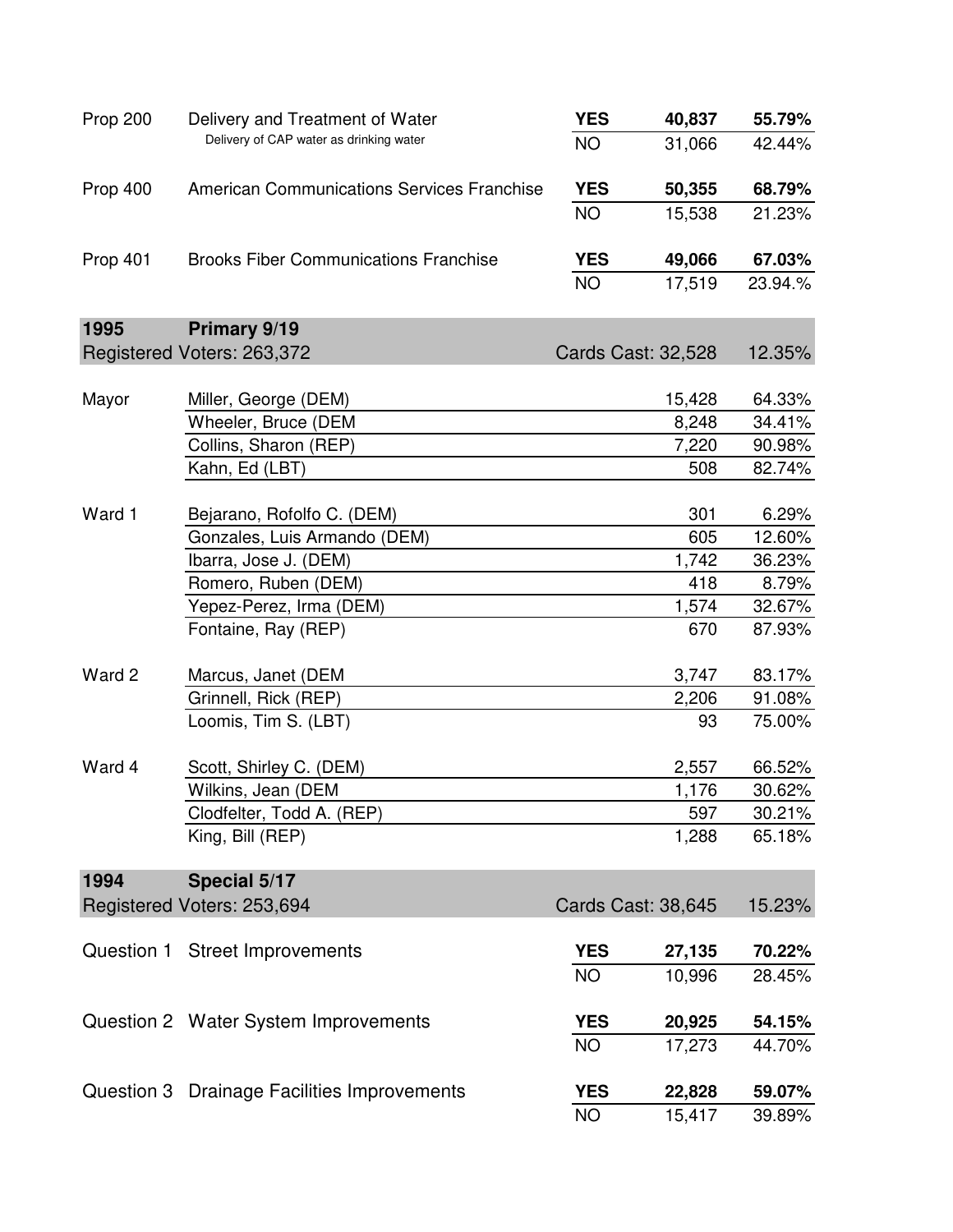|            | Question 4 Sun Tran Maintenance Facility         | <b>YES</b> | 21,026                    | 54.41% |
|------------|--------------------------------------------------|------------|---------------------------|--------|
|            |                                                  | <b>NO</b>  | 17,173                    | 44.44% |
|            | Question 5 Parks and Library Improvements        | <b>YES</b> | 24,509                    | 63.42% |
|            |                                                  | <b>NO</b>  | 13,784                    | 35.67% |
|            | Question 6 Noise & Operations Measurement System | <b>YES</b> | 6,060                     | 15.68% |
|            | Re: Davis-Monthan (\$1.5M)                       | <b>NO</b>  | 32,079                    | 83.01% |
|            | Question 7 Public Safety Improvements            | <b>YES</b> | 28,882                    | 74.74% |
|            |                                                  | <b>NO</b>  | 9,440                     | 24.43% |
|            | Question 8 Environmental Safety Improvements     | <b>YES</b> | 22,979                    | 59.46% |
|            |                                                  | <b>NO</b>  | 15,242                    | 39.44% |
| Question 9 | <b>TCC Improvements</b>                          | <b>YES</b> | 12,561                    | 32.50% |
|            | (\$5.4M)                                         | <b>NO</b>  | 25,576                    | 66.18% |
| 1993       | General 11/2                                     |            |                           |        |
|            | Registered Voters: 251,124                       |            | <b>Cards Cast: 42,408</b> | 16.89% |
| Ward 3     | Saggau, Tom (DEM)                                |            | 20,130                    | 47.47% |
|            | Holden, Ann M. (REP)                             |            | 17,331                    | 40.87% |
|            | Mabry, Jim (LBT)                                 |            | 2,080                     | 4.90%  |
| Ward 5     | Leal, Steve (DEM)                                |            | 22,934                    | 54.08% |
|            | Benefield, Steve L. (REP)                        |            | 13,493                    | 31.82% |
|            | Bangle, Alice (LBT)                              |            | 2,983                     | 7.03%  |
| Ward 6     | <b>McKasson, Molly (DEM)</b>                     |            | 22,543                    | 53.16% |
|            | ea, Patricia A. (REP)                            |            | 11,666                    | 27.51% |
|            | Smalley, Ken (LBT)                               |            | 6,146                     | 14.49% |
| Prop 100   | Establishing M/C Salary Commission               | <b>YES</b> | 26,147                    | 61.66% |
|            |                                                  | <b>NO</b>  | 14,607                    | 34.44% |
| Prop 101   | Removal of Civil Service for Future Officers     | <b>YES</b> | 17,915                    | 42.24% |
|            |                                                  | <b>NO</b>  | 22,182                    | 52.31% |
| Prop 102   | Establishing a Redistricting Committee           | <b>YES</b> | 29,508                    | 69.58% |
|            |                                                  | <b>NO</b>  | 10,857                    | 25.60% |
| Prop 200   | Non-Partisan Ward Elections                      | <b>YES</b> | 17,223                    | 40.61% |
|            |                                                  | <b>NO</b>  | 23,768                    | 56.05% |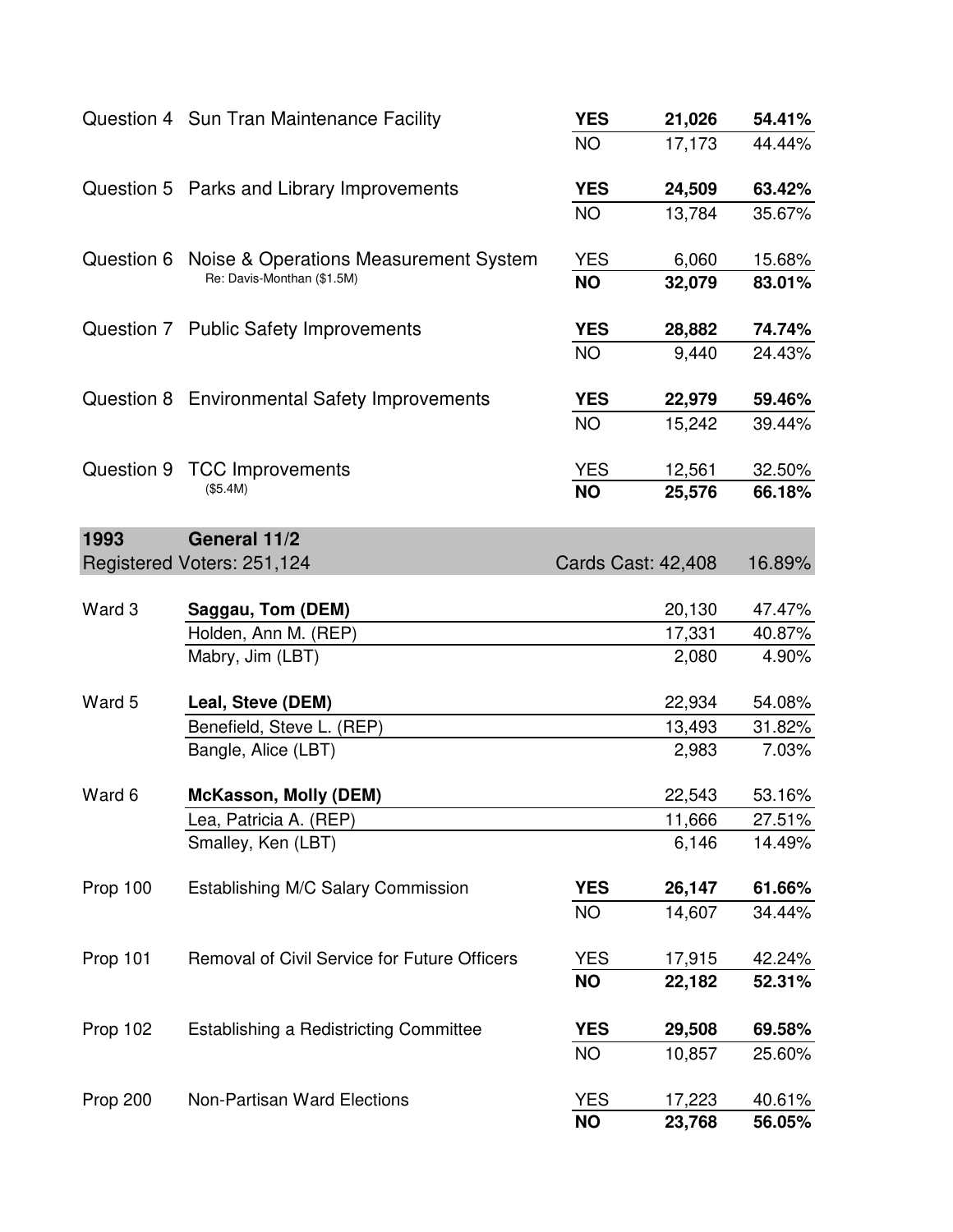| 1993     | Primary 9/21                                                                         |                           |                           |         |
|----------|--------------------------------------------------------------------------------------|---------------------------|---------------------------|---------|
|          | Registered Voters: 125,692                                                           | <b>Cards Cast: 10,543</b> |                           | 8.39%   |
|          |                                                                                      |                           |                           |         |
| Ward 3   | Fossdal, David K. (DEM)                                                              |                           | 943                       | 34.24%  |
|          | Saggau, Tom (DEM)                                                                    |                           | 1,773                     | 64.38%  |
|          | Holden, Ann M. (REP)                                                                 |                           | 636                       | 98.15%  |
|          | Mabry, Jim (LBT)                                                                     |                           | 67                        | 90.54%  |
|          |                                                                                      |                           |                           |         |
| Ward 5   | Leal, Steve (DEM)                                                                    |                           | 794                       | 96.71%  |
|          | Benefield, Steve L. (REP)                                                            |                           | 284                       | 98.27%  |
|          | Bangle, Alice (LBT)                                                                  |                           | 28                        | 100.00% |
|          |                                                                                      |                           |                           |         |
| Ward 6   | Coleman, Don (DEM)                                                                   |                           | 1,262                     | 26.11%  |
|          | McKasson, Molly (DEM)                                                                |                           | 3,531                     | 73.05%  |
|          | Lea, Patricia A. (REP)                                                               |                           | 972                       | 97.59%  |
|          | Smalley, Ken (LBT)                                                                   |                           | 87                        | 87.88%  |
|          |                                                                                      |                           |                           |         |
| 1991     | General 11/5                                                                         |                           |                           |         |
|          | Registered Voters: 228,864                                                           |                           | <b>Cards Cast: 75,265</b> | 32.89%  |
|          |                                                                                      |                           |                           |         |
| Mayor    | Miller, George (DEM)                                                                 |                           | 35,962                    | 47.78%  |
|          | Borozan, George (REP)                                                                |                           | 28,775                    | 38.23%  |
|          | Goetzke, Gay Lynn (LBT)                                                              |                           | 8,172                     | 10.86%  |
|          |                                                                                      |                           |                           |         |
| Ward 1   | <b>Wheeler, Bruce (DEM)</b>                                                          |                           | 42,057                    | 55.88%  |
|          | Price, Mike (REP)                                                                    |                           | 27,850                    | 37.00%  |
|          |                                                                                      |                           |                           |         |
| Ward 2   | <b>Marcus, Janet (DEM)</b>                                                           |                           | 35,981                    | 47.81%  |
|          | Marsh, Paul (REP)                                                                    |                           | 34,630                    | 46.01%  |
|          |                                                                                      |                           |                           |         |
| Ward 4   | Sedlmayr, Roger M. (DEM)                                                             |                           | 41,071                    | 54.57%  |
|          | Clark, Ray G. (REP)                                                                  |                           | 28,685                    | 38.11%  |
|          |                                                                                      |                           |                           |         |
|          |                                                                                      |                           |                           |         |
| Prop 100 | M/C Authority Over Appointive Officers<br>Manager appointees approved/removed by M/C | <b>YES</b>                | 28,379                    | 37.71%  |
|          |                                                                                      | <b>NO</b>                 | 43,164                    | 57.35%  |
|          |                                                                                      |                           |                           |         |
| Prop 101 | Creating M/C Form of Government                                                      | <b>YES</b>                | 21,425                    | 28.47%  |
|          | Strong Mayor                                                                         | <b>NO</b>                 | 46,959                    | 62.39%  |
|          |                                                                                      |                           |                           |         |
| Prop 102 | <b>Investment of City Funds</b><br><b>Consistent with State Laws</b>                 | <b>YES</b>                | 39,676                    | 52.72%  |
|          |                                                                                      | <b>NO</b>                 | 30,964                    | 41.14%  |
|          |                                                                                      |                           |                           |         |
| Prop 103 | <b>Creating Department of Procurement</b>                                            | <b>YES</b>                | 44,728                    | 59.43%  |
|          |                                                                                      | <b>NO</b>                 | 24,530                    | 32.59%  |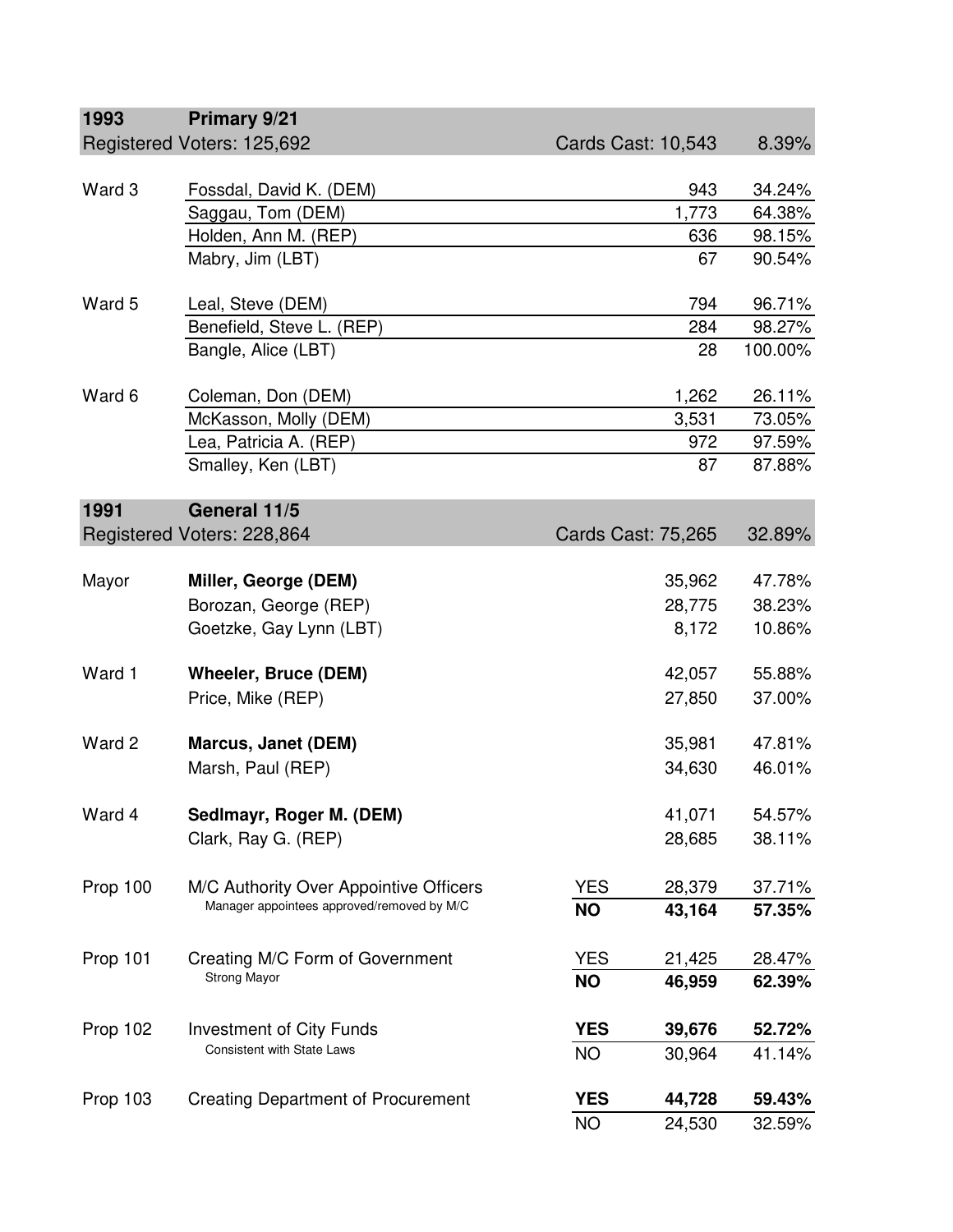| Prop 104 | Candidate Public Funding Program                          | <b>YES</b> | 54,865                    | 72.90% |
|----------|-----------------------------------------------------------|------------|---------------------------|--------|
|          | Return of Surplus Funds                                   | <b>NO</b>  | 15,892                    | 21.11% |
| Prop 200 | Change in City Government                                 | <b>YES</b> | 22,764                    | 30.25% |
|          | Strong Mayor, Ward Only, Term Limits, Unhatched Employees | <b>NO</b>  | 47,635                    | 63.29% |
| Prop 106 | <b>Status Crimes</b>                                      | <b>YES</b> | 46,689                    | 61.25% |
|          | Eliminating outdated references                           | <b>NO</b>  | 24,974                    | 31.42% |
| Prop 107 | <b>Council Member Salaries</b>                            | <b>YES</b> | 33,793                    | 42.51% |
|          | Council Members only                                      | <b>NO</b>  | 42,089                    | 52.94% |
| Prop 200 | Labor Organizations for City Employees                    | <b>YES</b> | 28,783                    | 36.21% |
|          | Removing Charter and M/C authority in labor matters       | <b>NO</b>  | 46,207                    | 58.12% |
| Prop 201 | <b>Water Quality Standards</b>                            | <b>YES</b> | 31,660                    | 39.83% |
|          | Delivery of CAP water as drinking water                   | <b>NO</b>  | 46,556                    | 58.56% |
| Prop 202 | Establishment of Minimum Wage in the City                 | <b>YES</b> | 21,414                    | 26.94% |
|          | \$7 per hour with annual cost of living adjustment        | <b>NO</b>  | 56,554                    | 71.14% |
| Prop 400 | GST Tucson Lightwave, Inc. Franchise                      | <b>YES</b> | 53,085                    | 66.78% |
|          |                                                           | <b>NO</b>  | 20,653                    | 25.98% |
| 1991     | Primary 9/17                                              |            |                           |        |
|          | Registered Voters: 197,464                                |            | <b>Cards Cast: 43,736</b> | 22.15% |
| Mayor    | Ford, Charles "Chuck" (DEM)                               |            | 9,635                     | 34.22% |
|          | Machala, Emily M. (DEM)                                   |            | 1,221                     | 4.34%  |
|          | Miller, George (DEM)                                      |            | 14,268                    | 50.68% |
|          | Saggau, Thomas (Tom) M. (DEM)                             |            | 2,686                     | 9.54%  |
|          | Borozan, George (REP)                                     |            | 11,590                    | 74.91% |
|          | Finkelstein, Ed (REP)                                     |            | 3,193                     | 20.64% |
|          | Goetzke, Gay Lynn (LBT)                                   |            | 107                       | 95.54% |
|          | Portney, Gwen J. (DEM) (WI)                               |            | $\overline{7}$            | 0.02%  |
| Ward 1   | Wheeler, Bruce (DEM)                                      |            | 3,749                     | 80.54% |
|          | Price, Mike (REP)                                         |            | 1,216                     | 87.36% |
|          | Lopez, Michael P. (REP) (WI)                              |            | 6                         | 0.04%  |
| Ward 2   | Marcus, Janet (DEM                                        |            | 4,380                     | 79.13% |
|          | Hepp, Darlene "Deni" (REP)                                |            | 1,088                     | 19.33% |
|          | Marsh, Paul (REP)                                         |            | 4,356                     | 77.40% |